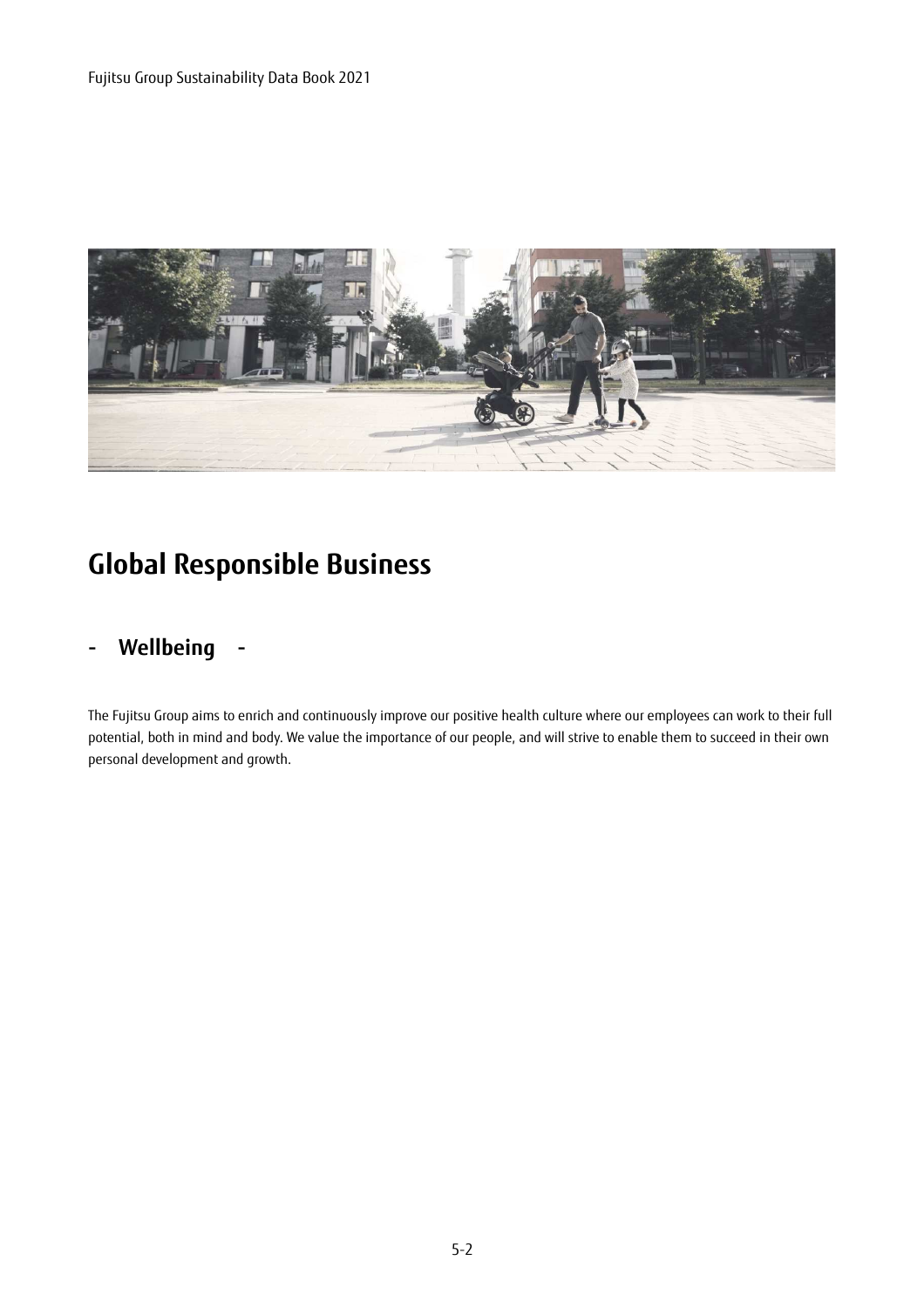# **Performance Evaluation and Compensation / Work Environment**

### **Goals**

#### **WHAT FUJITSU ASPIRES TO BE**

The Fujitsu Group aims to enrich and continuously improve our positive health culture where our employees can work to their full potential, both in mind and body.

We value the importance of our people, and will strive to enable them to succeed in their own personal development and growth.

#### **GOALS FOR FY2022**

Providing a positive work environment for our people

KPI: Fujitsu Group aims to achieve at least 71%, in favorable answers to "Work Life Balance" and "Care" question of Engagement Survey by FY2022

## **Performance Evaluation and Compensation**

## **Our Approach**

Incorporated in Fujitsu's Corporate Values is the importance of a positive attitude that embraces the challenges expressed in such maxims as "Set ambitious goals and hasten to achieve them" and "Grow through curiosity and learn from your mistakes and experiences." As the Statement of Purpose makes clear, Fujitsu "values fairness and equality, and promotes diversity and inclusion" while providing "flexible environments that allow people to reach their full potential" and helping employees to "continue developing their skills and capabilities to meet the needs of society." Specifically, Fujitsu aspires to three key goals for its employees:

- 1. To provide all employees with work that is engaging and challenging
- 2. To enable all employees to continually learn and develop
- 3. To enable collaboration among diverse and talented personnel that extends beyond national and organizational boundaries

To achieve these goals, Fujitsu is building an environment aimed at improving employee engagement, reforming the organizational climate throughout the Fujitsu Group, and creating a global and group-wide personnel structure. Given this focus, Fujitsu's approach to performance evaluation and compensation is to support employee growth and create workplaces in which employees can reach their full potential. Equally, it encourages employees to see Fujitsu as a place where they can achieve personal growth as well as be rewarded for the results of their work. Fujitsu follows this approach when evaluating and compensating staff.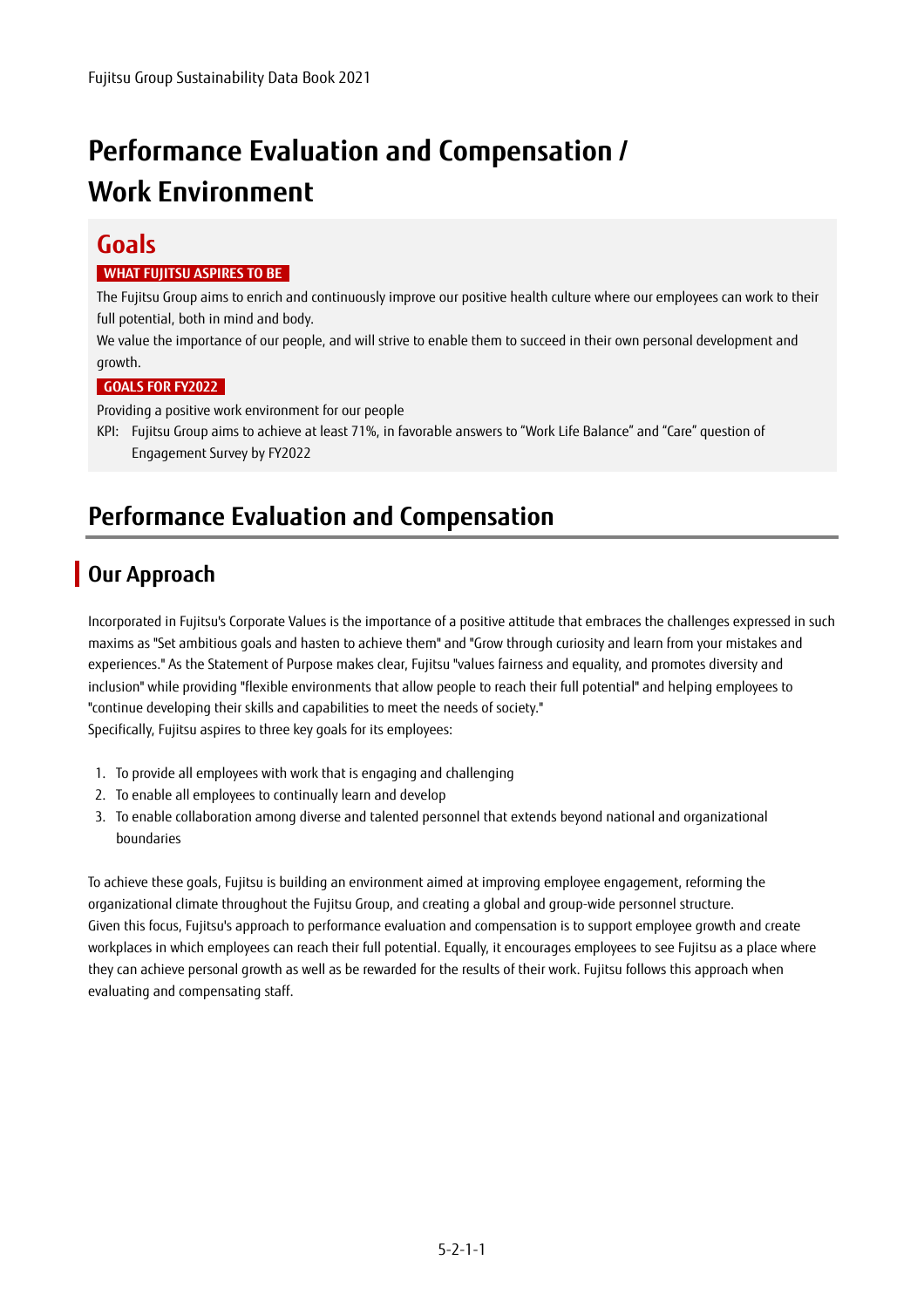



## **Dur Policy**

Fujitsu emphasizes "qualitative" fairness in its human resources system, with decisions on employee compensation based on the "level of contribution to the Company" and the "level of results achieved". For this reason, we disclose information related to human resources.

- 1. Show employees how they can be rewarded with higher compensation ⇒ Openly disclose rules of the human resources system
- 2. Show how the company evaluates staff
	- ⇒ Provide individual evaluation feedback and compensate according to contribution
- 3. Show opportunities for challenge
	- ⇒ Human resource development, internal postings, Free Agent program

## **Detailed Activities**

#### [ Employees ]

In Japan, Fujitsu and the group companies have introduced a "human resources system based on functional division and competency grade". Under this system, which forms the basis for human resources compensation, we define "functional division" as the function the employee should be fulfilling and "competency grade" as the ability to achieve a specific performance that can be linked to a business outcome. Under this human resources system, we clarify the competency grade requirements of employees in a job description for each functional division. Through periodical reviews of the



Overview of Evaluation System and Objectives

competencies that each person demonstrates, we aim to support the growth of all employees over the medium and long terms. We conduct evaluations of "initiatives aimed at medium-to-long-term growth" and "maximizing results in the current financial period". To reflect these in compensation, we use a two-pronged evaluation mechanism based on competency evaluations and performance evaluations. The results of the competency evaluations are reflected in salary increases and grade changes, and the results of performance evaluations are reflected in bonuses.

We conduct activity-based evaluations of the degree to which employees demonstrate "an appropriate mindset", "business execution ability" and "specialist expertise", and then take into account the relative gap to upper-level grades before determining the overall evaluation. By separating medium-to-long-term factors from the process, we are able to conduct more clear-cut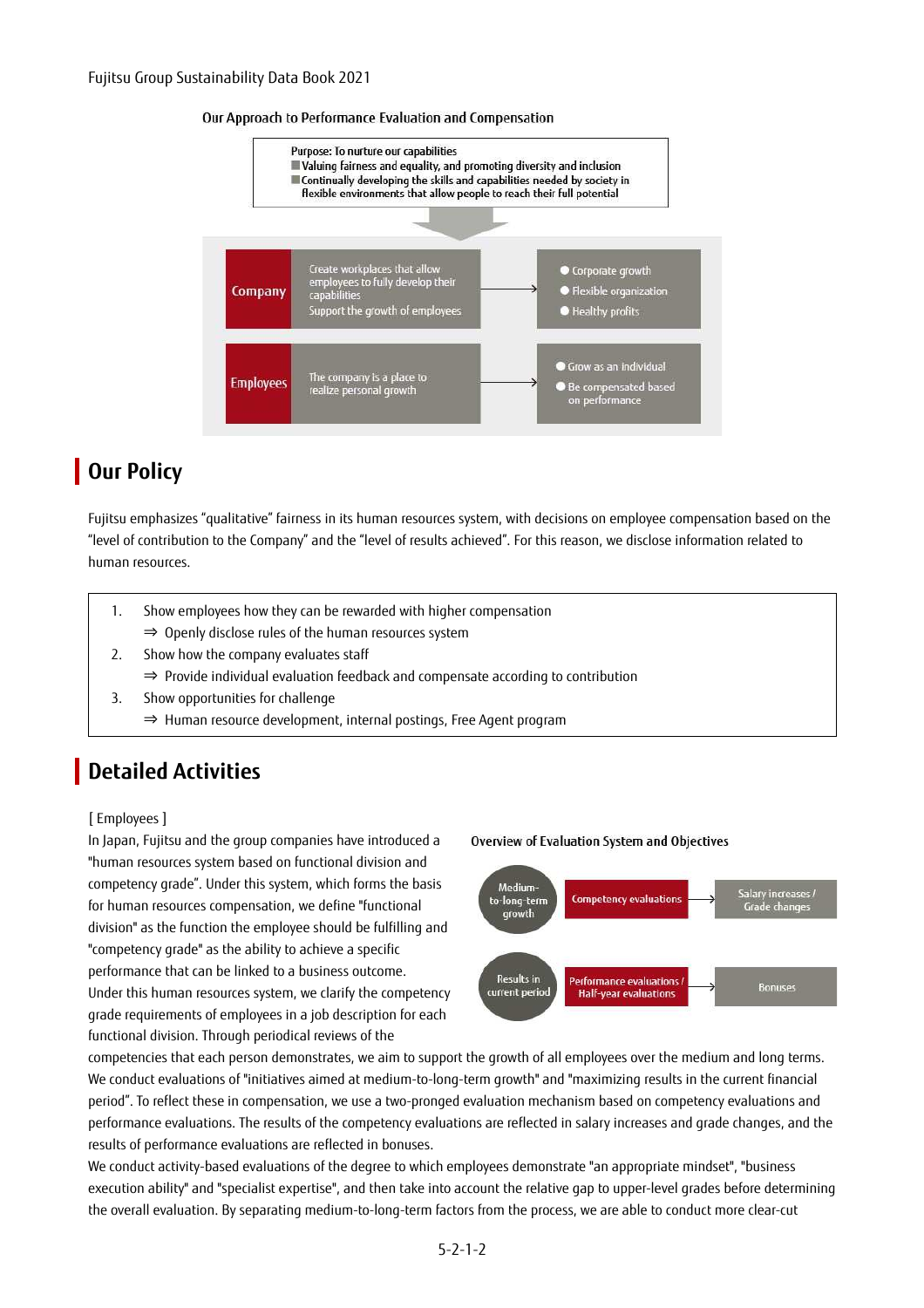#### Fujitsu Group Sustainability Data Book 2021

evaluations based on the scale of half-year results.

In addition, we continue to support efforts aimed at the medium-to-long-term growth of each employee. With a focus on career goals, we also encourage interactive communication between employees and their managers that covers the areas of behavioral change and medium-to-long-term growth. Review meetings are conducted annually at the beginning of each year.

#### [ Executives ]

In April 2020, we introduced a job-based human resources system for executives. This new system uses a globally unified standard to rate the magnitude and importance of the job, not the person, and the compensation reflects this rating. The goal is to encourage executives to take on the challenge of more significant jobs and to more promptly reward those who achieve results.

In addition to having a quantitative perspective, such as sales numbers, the magnitude and importance of these jobs are also rated according to a set of measures that includes reporting line, difficulty, impact, level of specialization and diversity. This set is referred to as the "FUJITSU Level". Compensation is standardized using a payment scheme based on the FUJITSU Level.

#### Job-based Human Resources System





The scheme for bonuses is different to the FUJITSU Level scheme, with bonuses for FUJITSU Level 15 positions and below being paid based on organizational and personal evaluations. For VP positions and above, an STI/LTI scheme is being introduced that is more closely tied to results. This scheme will also apply to executives in Japan and other countries.

## **Responsibility**

The Global Human Resources Unit operates this system, under the direction of the executive responsible for human resources.

## **Work Environment**

## **Promoting New Ways of Working with 'Work Life Shift' Under the New Normal**

- Fujitsu is promoting Work Life Shift in these uncertain times to generate higher employee productivity than ever before, while ensuring that creativity and innovation continue to grow.
- Work Life Shift is a concept that achieves employee wellbeing by focusing not only on 'work', but by completely shifting the 'job' and the 'lifestyle'.
- We are implementing various initiatives, both in terms of personnel systems and workplace environment changes, that will allow us to create and deliver value for our customers regardless of location or time and that will enable the ongoing transformation of Fujitsu itself.

## **An Overview of Work Life Shift**

The Work Life Shift offering comprises three key categories: Smart Working, Borderless Office, and Culture Change.

#### Smart Working

Approximately 80,000 employees of Fujitsu Group companies in Japan work principally on a teleworking basis (excluding those in manufacturing facilities and those assigned to customer sites). Our employees enjoy an optimal workstyle that allows them to choose flexible working hours and a work location that suit the characteristics and objectives of their work tasks as well as their lifestyle.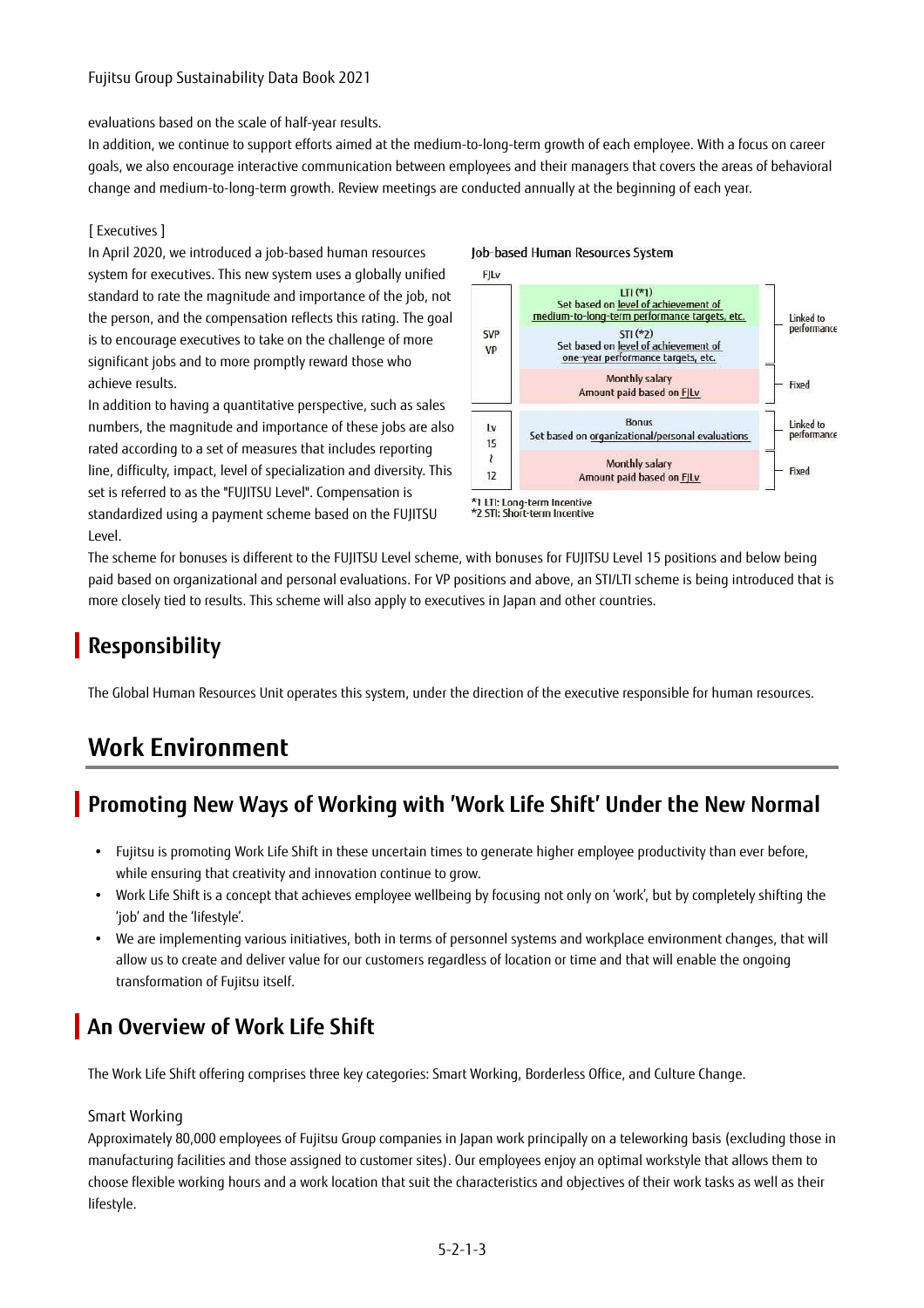#### Borderless Office

Freed from the constraints of working in a traditional fixed workplace, employees can select a location that ideally matches the required task – be it their home, a hub office, a satellite office, or other appropriate workspace.

#### Culture Change

People management founded on high levels of employee autonomy and trust will generate maximized team performance and enhanced productivity.

### **Fujitsu Telework System**

In April 2017, Fujitsu formally introduced a telework system that allows for flexible ways of working that are not tied to a specific location. This system is available to all 35,000 Fujitsu parent company employees in Japan and includes working from home or a satellite office as well as working during business trips.

The telework system facilitates business continuity in emergency situations such as the COVID-19 pandemic, allowing for work innovations such as holding online meetings and digitalizing written materials. It also provides an environment that makes it easier for employees with other commitments – such as raising children or caring for relatives – to continue working, thereby helping Fujitsu to support and retain valued personnel.

Goals of the System

- To boost individual productivity and maximize the benefits of teamwork
- To build an environment that supports continued participation by a diverse range of staff
- To ensure business continuity and rapid responses to disasters

### **Initiatives Aimed at Reducing Long Working Hours**

The Fujitsu Group aims to improve the work-life balance and the productivity of every employee through a variety of initiatives aimed at reducing long working hours. By promoting our Work Life Shift concept, we have made remote working fundamental to our operations. We are also enhancing our systems that support diverse ways of working as we proactively utilize flexible working arrangements, such as flex time and exempt labor systems(\*1).

\*1 Exempt labor system: A system in which the employee mostly determines the number of hours for the work to be performed.

Examples of specific initiatives aimed at reducing long working hours:

- Adopting flex time and exempt labor systems for professional and management-related work
- Sending alert e-mails regarding overtime work
- Specifying recommended days for taking annual leave
- Emphasizing the concept of working hours management during management training
- Adjusting work patterns and leisure patterns according to fluctuations in workload

## **Employee Benefits Program**

The Fujitsu Group has programs in place that are suited to the lifestyles of employees and that enable them and their families to lead healthy, prosperous lives. As part of the trend toward more diverse and flexible ways of working, and to meet employee demands for a benefits system, in October 2014 Fujitsu introduced the "F Life+" cafeteria plan(\*2) as a new program. Furthermore, in line with the belief that active work, challenges, and personal growth for every employee lead to growth and development for the company, we have established various initiatives to support employees as they prepare for the future. These include savings/property accumulation programs, an employee shareholding association, group insurance benefits, housing support, medical support, health support, and support toward childcare and nursing/caring.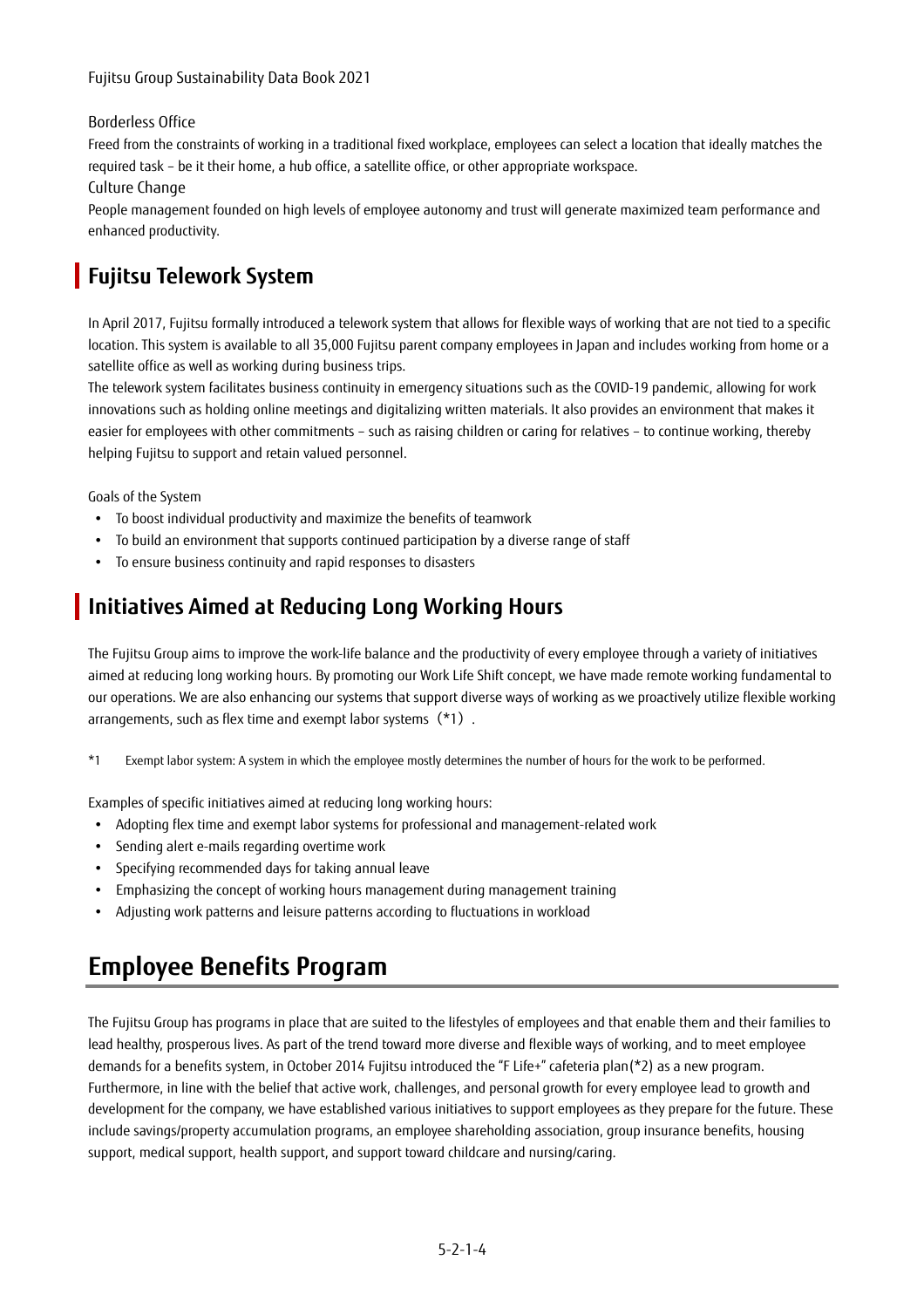\*2 Cafeteria plan:

A system under which employees select the employee benefits they want or need from a diverse menu prepared by the company, taking advantage of the chosen options by using "employee benefits points" awarded by the company.

### **Measures to Enhance Communication**

### **Labor Relations**

Based on labor-management agreements with the Fujitsu Labor Union, Fujitsu holds discussions about various employment conditions and explains management policies and business conditions, along with business reorganization and other matters, to its employees through regular and ad hoc meetings such as the Labor Council or Productivity Council. These agreements also stipulate the collective bargaining rights of the union. Fujitsu adopts a union shop system, so all non-managerial employees are members of the Fujitsu Labor Union.

In Europe, the Fujitsu European Labor Relations Council Annual General Meeting has taken place every year since 2000, with the overall financial conditions of the Fujitsu Group and other issues shared with the employee representatives from Fujitsu Group companies.

Fujitsu has established a consultation service as a contact point for email and phone queries to the Human Resources and Administration Units. This is part of a structure that is designed to make it easy for employees to seek guidance on human resource and administrative programs.

## **Employee Engagement Survey**

We believe it is important for employees to be highly motivated to take on challenges, in order to continue operating as a company that "makes the world more sustainable by building trust in society through innovation" , as defined in the Fujitsu Group's Corporate Values and Principles. Therefore, we regularly conduct employee engagement surveys to provide an opportunity to seriously consider ways to maintain and enhance that motivation.

We have been gradually introducing this survey in Japan since FY2002, and outside Japan we began conducting an Employee Engagement Survey across all overseas Group companies in FY2011. We use this survey to compare regions within the Fujitsu Group and also to benchmark ourselves against our competitors in each country and region. Based on analysis of the results, we have identified issues specific to countries and regions, and to divisions and occupations, and we are now working toward management improvements and reform of our organizational culture.

## **FY2020 Performance**

### **Initiatives Aimed at Reducing Long Working Hours**

The discretionary working system applies to 18% of employees, and the flex time system applies to 77% of employees (in Fujitsu and Fujitsu Laboratories in Japan).

### **Telework Rate**

The proportion of employees participating in teleworking is approximately 80%.

## **Unionization Rate**

The Fujitsu Labor Union membership rate is 74.3% (Fujitsu).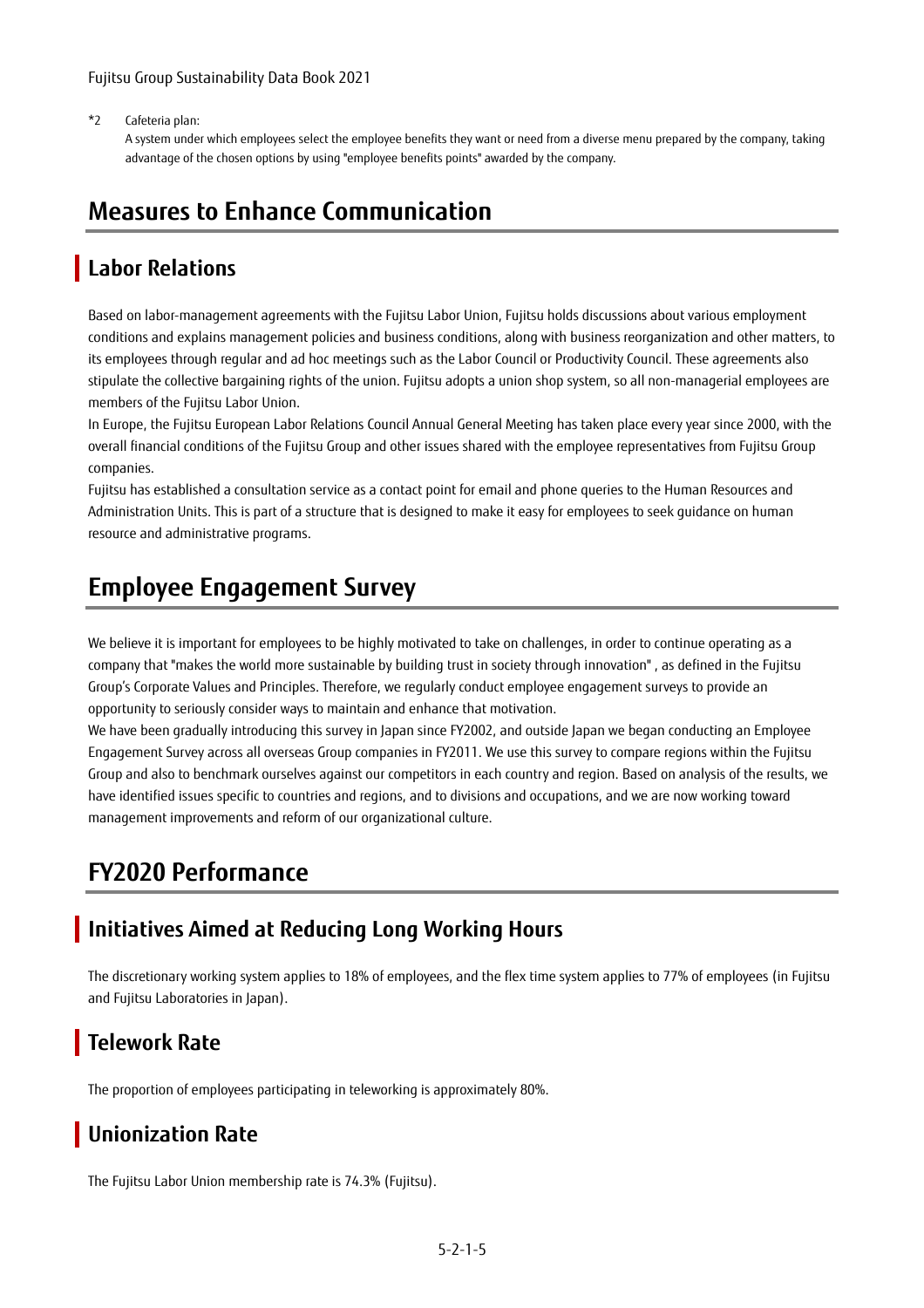## **Employee Engagement Survey**



## **Trend in Turnover Rate**

Turnover Rate (Fujitsu)



- Number of employees surveyed: Total 123,000 employees; approximately 82,000 employees at 104 Group companies in Japan and 41,000 overseas employees
- Survey response rate: 80% globally (82% in Japan; 77% overseas)
- Positive response rate: 66% (Fujitsu Limited)
- \* The positive response rate is calculated as the average of the fivelevel responses, converted to factors of 0, 25, 50, 75 & 100.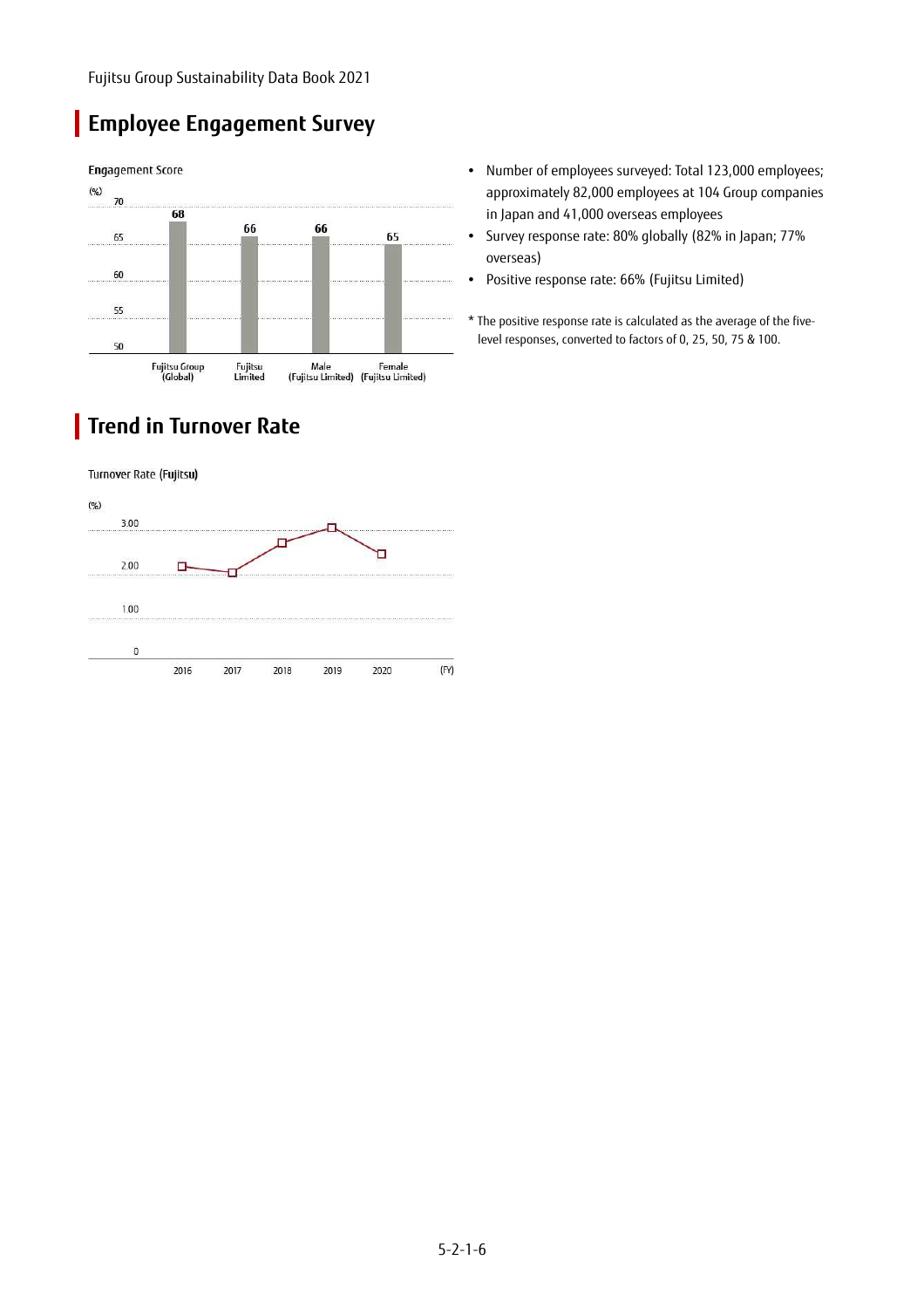# **Health and Productivity Management**

## **Goals**

#### **WHAT FUJITSU ASPIRES TO BE**

The Fujitsu Group aims to enrich and continuously improve our positive health culture where our employees can work to their full potential, both in mind and body. We will strive to enable their own personal development, and offer opportunities for them to demonstrate those abilities to the fullest extent.

#### **GOALS FOR FY2022**

Providing a positive work environment for our people

KPI: Fujitsu Group aims to achieve at least 71%, in favorable answers to "Work Life Balance" and "Care" question of Engagement Survey by FY2022

## **Our Health Management Policy**

With regard to being a Global Responsible Business (GRB) that is oriented towards achieving our purpose, we have positioned our health management efforts ("well-being," which is enabling our employees to succeed in their personal development and offering opportunities for them to demonstrate those abilities to the fullest extent, as well as "health and safety," which is offering a safe workplace environment that is conducive to good health) as initiatives to be promoted across the entire company. In the Fujitsu Group Health Statement, in addition to clearly positioning employee health as a management cornerstone, we are promoting the maintenance and improvement of health for our employees and their families in a more strategic manner, based on our past internal practices.

 Fujitsu Group Health Statement and Key Measures https://www.fujitsu.com/global/imagesgig5/fujitsu-group-health-statement\_en.pdf

# **Domestic Structure for Promoting Health Management and Conducting Reviews**

The structure at Fujitsu and its domestic group companies for promoting health management is led by the Chief Health Officer (CHO), in coordination with the Human Resources Unit, the Health Promotion Unit, and the Fujitsu Health Insurance Society. Together, the team works to enforce, enhance and expand health promotion measures at offices and group companies. The team regularly holds meetings with related divisions within the group, including those related to health care, and implements company-wide data-based initiatives that follow the PDCA cycle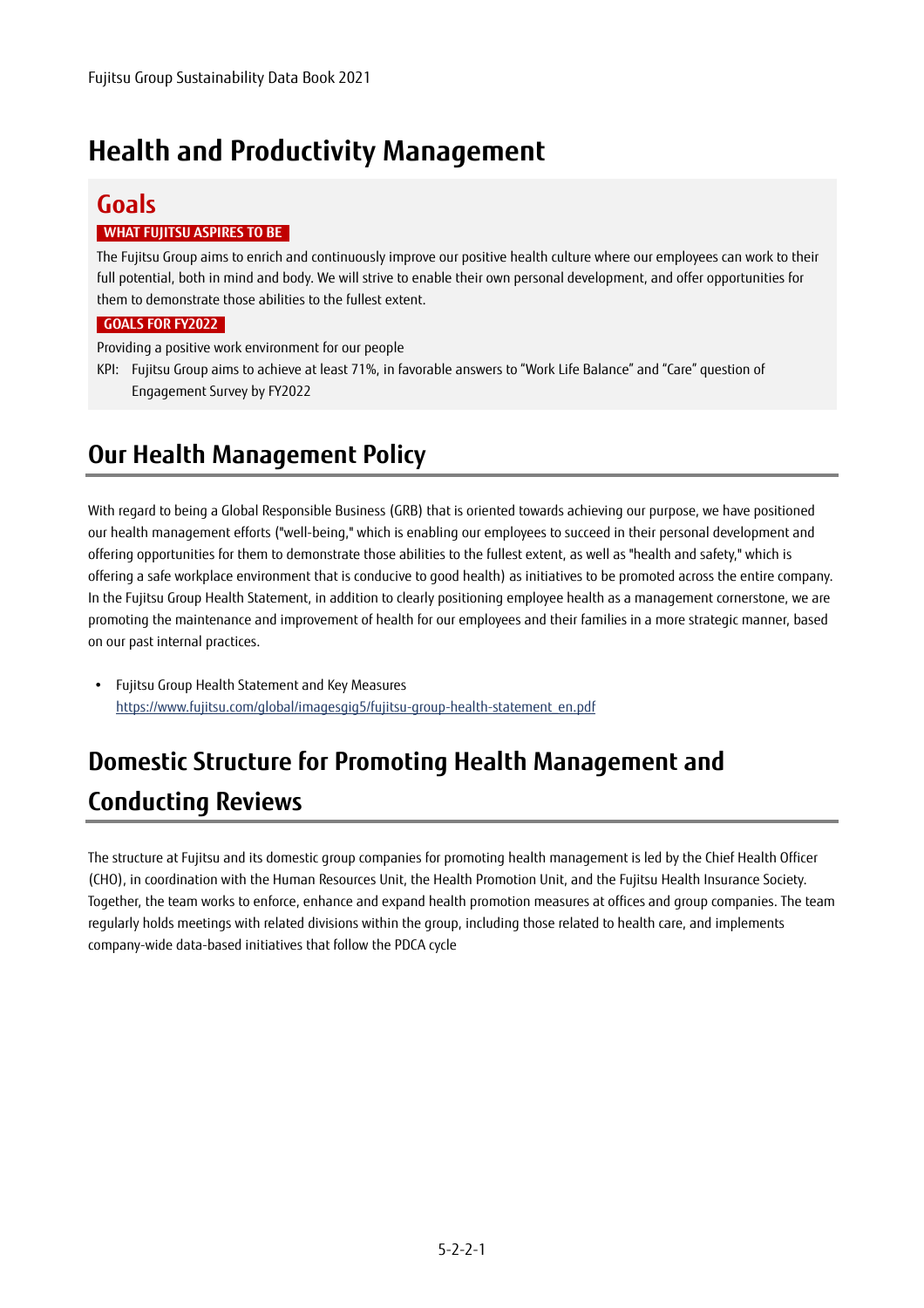#### Structure for Promoting Health Management



### **Targets and Results**

Fujitsu and its domestic Group companies set numerical targets for priority measures (which are synchronized with data health planning by the Fujitsu Health Insurance Society) and engage in various initiatives to achieve those targets.

| <b>Priority</b><br><b>Measures</b>                        | <b>Evaluation Index</b>                                                               | <b>FY2016</b><br>Achieve-<br>ments | <b>FY2017</b><br>Achieve-<br>ments | <b>FY2018</b><br>Achieve-<br>ments | FY2019<br>Achieve-<br>ments | <b>FY2020</b><br>Achieve-<br>ments | <b>FY2020</b><br>Goals | <b>FY2022</b><br>Goals |
|-----------------------------------------------------------|---------------------------------------------------------------------------------------|------------------------------------|------------------------------------|------------------------------------|-----------------------------|------------------------------------|------------------------|------------------------|
| Counter-<br>measures for<br>lifestyle-related<br>diseases | Percentage of high-<br>risk individuals (*1)                                          |                                    | 1.3%                               | 1.1%                               | 1.3%                        | 1.3%                               | 0.9%                   | 0.6%                   |
|                                                           | Percentage of those<br>classified as<br>overweight                                    | 15.3%                              | 15.5%                              | 16.3%                              | 17.5%                       | 19.4%                              | 13.2%                  | 12.9%                  |
| Cancer counter-<br>measures                               | Percentage of<br>gynecological<br>consultations                                       | 55.6%                              | 55.4%                              | 56.2%                              | 59.4%                       | 56.8%                              | 57.5%                  | 60.0%                  |
| Mental health<br>counter-<br>measures                     | Percentage of those<br>taking a leave of<br>absence for mental<br>health reasons (*2) | 0.76%                              | 0.70%                              | 0.74%                              | 0.71%                       | 0.64%                              | 0.66%                  | 0.60%                  |
| Smoking<br>counter-<br>measures                           | Percentage of<br>smokers                                                              | 22.6%                              | 22.0%                              | 21.1%                              | 20.6%                       | 18.5%                              | 22.0%                  | 20.0%                  |
| Improvement of<br>health<br>awareness                     | Percentage of<br>participation in<br>walking events                                   |                                    |                                    | 15.2%                              | 25.1%                       | 22.8%                              | 30.0%                  | 36.0%                  |

The target group is employees at domestic group companies. The percentage of those taking a leave of absence for mental health reasons is limited to full-time Fujitsu Ltd. employees.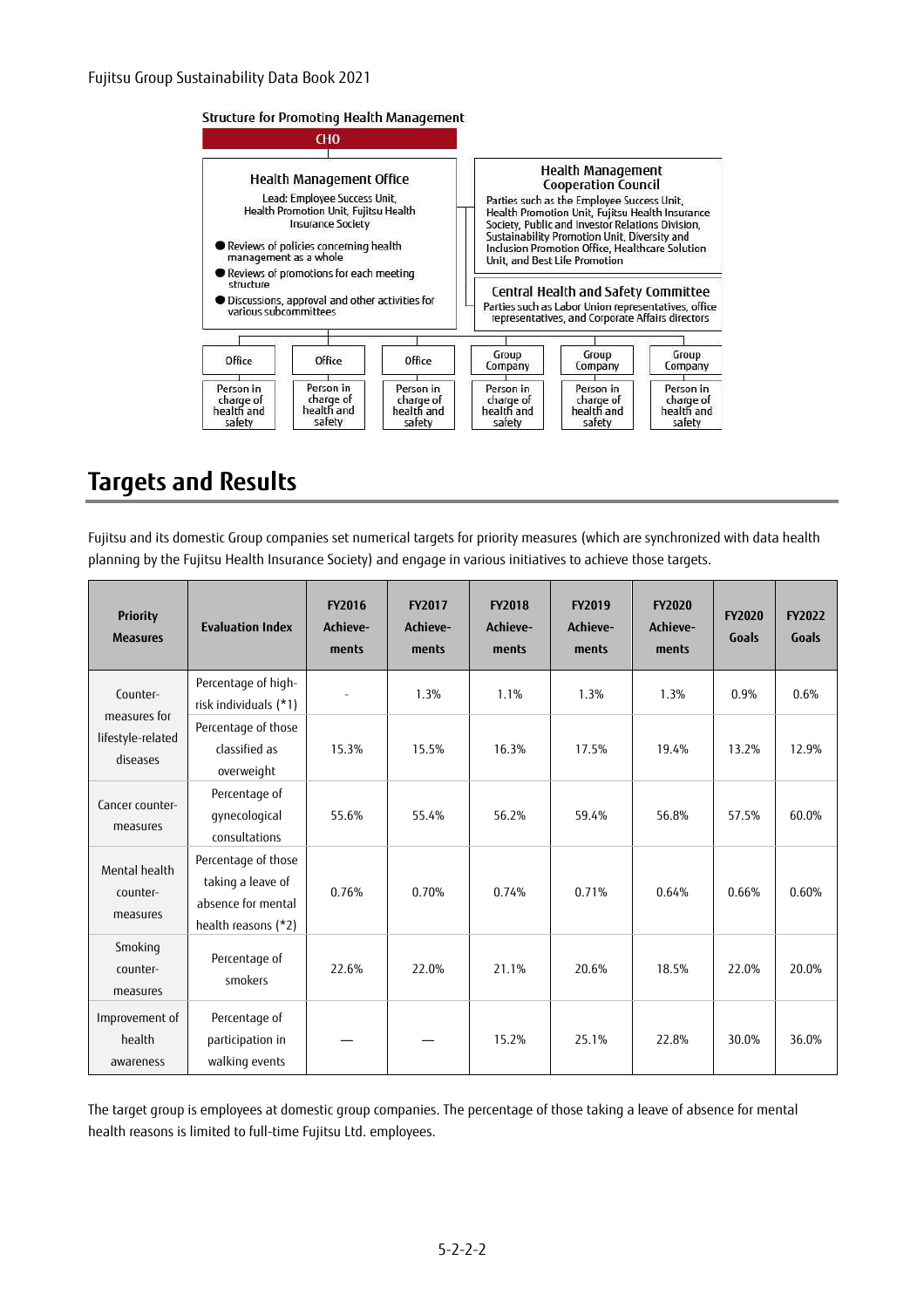- \*1 The percentage of people who are judged to be high-risk individuals for high blood pressure, diabetes and chronic kidney disease, based on health checkup data
- \*2 The percentage of employees absent or on leave for one month or longer, due to mental health conditions during the fiscal year, calculated by dividing by the number of applicable employees by the number of employees enrolled at the end of the fiscal year

## **Major Initiatives**

### **Countermeasures for Lifestyle-Related Diseases**

Fujitsu and its domestic Group companies provide support for independent health management by carrying out health checkup in accordance with legally mandated health examination items, with additional items by age group, as well as offering checkup results via online systems and providing information such as health risks and changes over time. In addition, with regard to employees who have abnormal findings after receiving checkups, we aim to improve their lifestyle habits, and provide thorough medical checkups and consultations, through health guidance and medical examination



A system that allows employees to view health checkup results on their PC or smartphone

recommendations supplied by occupational physicians and occupational health staff. For employees who have been diagnosed as needing treatment due to their test results, the Fujitsu Health Insurance Society monitors their medical prescriptions for three months to prevent their post-diagnosis condition from worsening, and recommends checkups for employees who have not undergone treatment, which leads to appropriate medical care. In addition, family members of employees (spouses of those enrolled in the Fujitsu Health Insurance Society, and family members 40 years of age and older) are able to undergo the same health checkups as employees (including cancer screenings).

 **Project to Prevent Diseases from Becoming Severe**  https://www.fujitsu.com/global/imagesgig5/Project\_to\_Prevent\_Diseases\_from\_Becoming\_Severe%28en%29.pdf

### **Cancer Countermeasures**

Fujitsu's basic policy for taking steps against cancer is engaging in prevention through improvement of lifestyle habits, as well as early detection through health checkups and treatment. We promote regular additional screenings for stomach cancer, colorectal cancer, and prostate cancer when employees undergo legally prescribed health checkups, based on age group. The Fujitsu Health Insurance Society conducts gynecological examinations (cervical cancer and breast cancer) for all female employees. In addition, in an effort to reduce the risk of stomach cancer, the Fujitsu Health Insurance Society runs tests for Helicobacter pylori for 35 year-olds and conducts in-depth examinations on those who test positive.

In FY2019, we held "Cancer Prevention and Support for Balancing Work and Treatment" e-learning seminars for all group employees in order to equip them with accurate knowledge about cancer, and to lead to prevention through improvement of lifestyle habits, as well as early detection and treatment through health checkups. In FY2020, in cooperation with the Fujitsu Health Insurance Society, we also provided cancer education for families. The educational materials, which were provided to the Cancer Countermeasure Corporate Action Project (\*3) conducted by the Ministry of Health, Labour and Welfare, are now being provided to partner companies and organizations by the project.

\*3 A national project (commissioned by the Ministry of Health, Labour and Welfare) which aims to raise the cancer screening uptake rate to 50% or more, and build a society where people can continue to work even if they have cancer.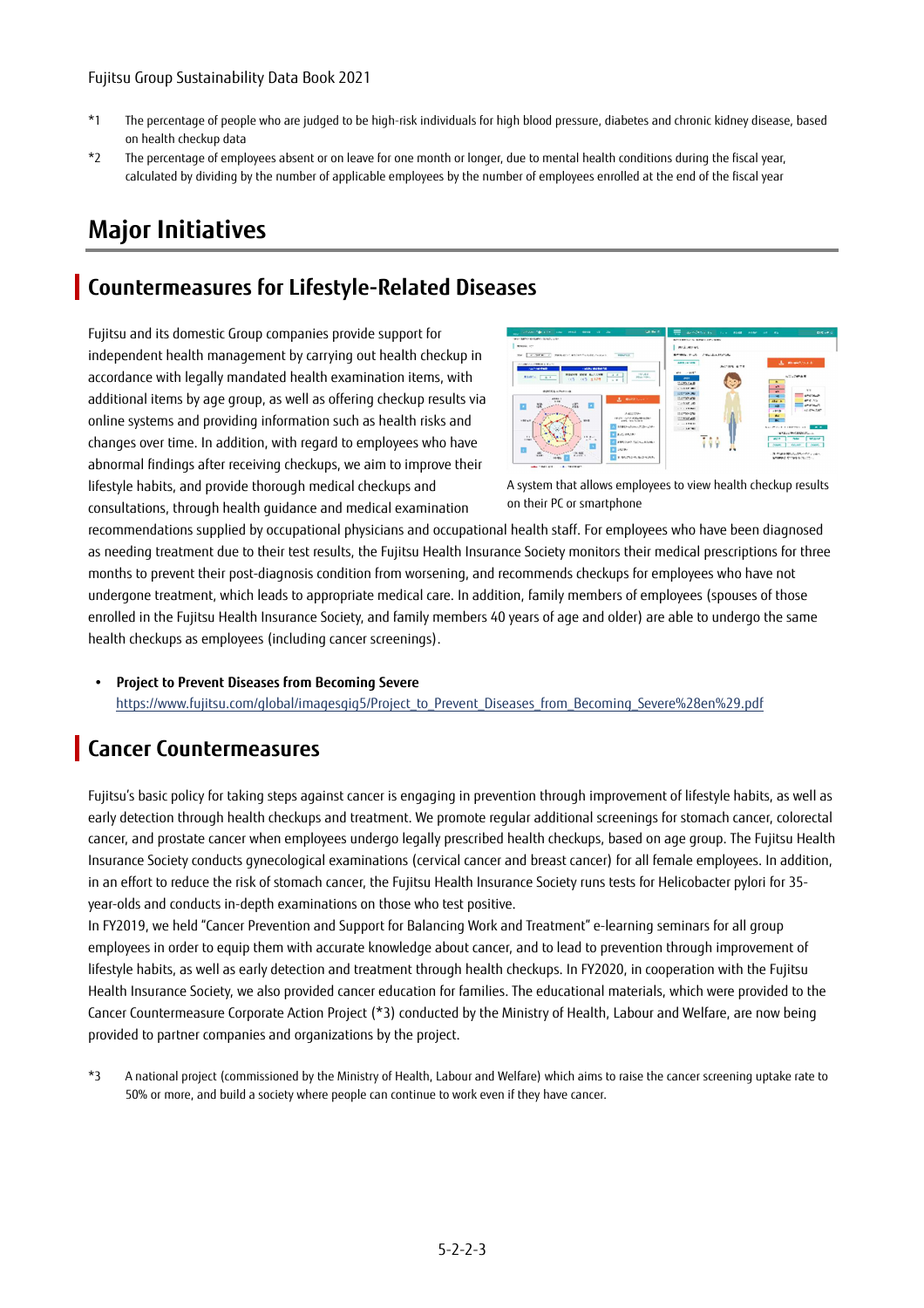### **Mental Health Countermeasures**

At Fujitsu and its domestic group companies, through health consultations, employment support and recurrence prevention for those with mental health issues, and mental health education provided by occupational health staff at each office, we support employees and workplaces, which leads to improved mental health. Furthermore, we have full-time psychiatrists and licensed psychologists on staff to offer counseling and other professional support within the company. In workplaces, we deployed support staff for managers, known as Work Environment Improvement Support Staff. Through awareness of employees' working situations and regular communication, we can detect the unwell at an early stage,

| ストレス治療を拡めましょう。                   | 我国国际过去部で79個《所有機関的19例》です。新聞は、当下の内容です。 | ああるのはトレスプロフィール<br>数やに数値2~100あなたの状態です。数値がたかい場と備証<br>2008年、日本社区公式商店门口发展社区新产业。 |                |
|----------------------------------|--------------------------------------|-----------------------------------------------------------------------------|----------------|
| 1. <b>ANDERST</b>                | たけ時間は高いのけれ                           |                                                                             | <b>MANZINE</b> |
| 2. BELOCE SALE                   |                                      | 8. 任务に就建するストに3と増位                                                           | AD : X3        |
|                                  | 3. 電話3分別職のあけたの状態について                 | と理的な分集の構成 確定                                                                | <b>RASELY</b>  |
| 4. MENDENHALL-WAT                |                                      | 2週間の公園の構成 (数)                                                               | <b>HA</b>      |
| <b>3. BEEL MILE</b>              |                                      | <b>BRIDGE-MOTORIST</b>                                                      | minidi, c      |
| A. ABRIEDUCA                     |                                      | ●横点的人場は下が注射しま                                                               | <b>MAIL</b>    |
|                                  |                                      | 無理構築とよる注入した                                                                 | <b>RASEL</b>   |
|                                  |                                      | ※義の性なるのーは増                                                                  | 高田園に           |
| ■ 新型を応ういとうかがいます。おすはまるものを届んでください。 |                                      | 新型制作曲面方面增置                                                                  | mmg.1          |
|                                  |                                      | あなたがありているの様の遺伝症                                                             |                |
| mat.                             | 一番利してくだれにいま                          | 最新的に                                                                        | 88             |
| <b>HOW</b>                       | ORE OWN                              | ■ 心理的言葉に加盟者は、義事的にもしま                                                        |                |
| <b>NIC 1-FIRCARAIN</b>           | 書きしてください ーマ                          | 推理                                                                          | 開業             |
|                                  |                                      | 对地对地面                                                                       | 18.99          |
|                                  |                                      | genes.                                                                      | $\overline{a}$ |
|                                  |                                      | 言前框                                                                         |                |
|                                  |                                      | <b>Dhns</b>                                                                 | 68             |
|                                  |                                      | 第20113                                                                      | <b>MARCH</b>   |
|                                  |                                      | ことはのま地に世話を、仕事の本語に対す<br>石制字体                                                 | 文庫数と加          |
|                                  |                                      | FENADRIC-3                                                                  | com.           |
|                                  |                                      | 首都の山かは近っと                                                                   |                |
|                                  |                                      | 新規所定上がら出発が広いた                                                               | 68             |
|                                  |                                      | 外部の空気の実習室<br>11 经审计代表价格应整和条件                                                |                |

A stress diagnostic tool and individual results

leading to pre-emptive responses in coordination with the Health Promotion Unit.

For stress checks, in addition to supporting employee self-care through checkups, we provide feedback to management and senior staff members by integrating organizational analysis results with engagement surveys and other internal studies, then synchronizing these efforts with Work Life Shift initiatives, which leads to better working environments. In addition, for workplaces with high levels of health risk and workplaces with many employees who have been evaluated as highly stressed, we offer stress management education and workshops for creating healthy workplaces to provide support for reducing employee stress factors and energizing the places where they work.

### **Smoking Prevention Measures**

Starting from October 2020, Fujitsu and its domestic group companies have completely banned smoking at all offices to protect employees from the harmful effects of secondhand smoke, and in an attempt to reduce the health risks of smokers. In order to support efforts to quit smoking, we also hold seminars so that employees will accurately understand the health effects of smoking, and provide support and subsidies for treatment to quit smoking. In addition, The "Let's Stop Smoking Together" Challenge, an event held once a year by all domestic group companies where smokers and non-smokers form teams to tackle quitting smoking, has improved awareness of quitting smoking and an attitude of fostering measures against smoking, groupwide and in all workplaces.

### **Improvement of Health Awareness**

Fujitsu and its domestic Group companies work to improve employees' health awareness through the implementation of posthealth checkup measures, e-learning, education by level, various seminars for health education, and a variety of events relating to exercise, diet and smoking, among other initiatives.

\* Refer t[o FY2020 Performance: Health Education Accomplishments](https://www.fujitsu.com/global/about/csr/employees/health/#education) for more information

Health Education

- Company-wide e-learning: Once a year, through e-learning seminars for all domestic group employees that bring up major health topics, we strive to help them acquire knowledge and improve their health awareness.
- Education for employees who are advancing in their careers: For regular employees, we provide them with self-care-related education through e-learning when they enter the company and when they advance in level. For managers, we provide them with education for taking care of employee mental health when they are promoted to manager, and as part of the management education they receive every three years.
- Company-wide seminars: We conduct seminars relating to exercise, rest, diet, quitting smoking, and women's health, among others. In addition to physical attendance at the venue, we conduct video broadcasts so that all employees at domestic group companies can watch the seminars.
- Office seminars: We hold seminars on themes such as mental health and physical fitness, in accordance with the issues of each office.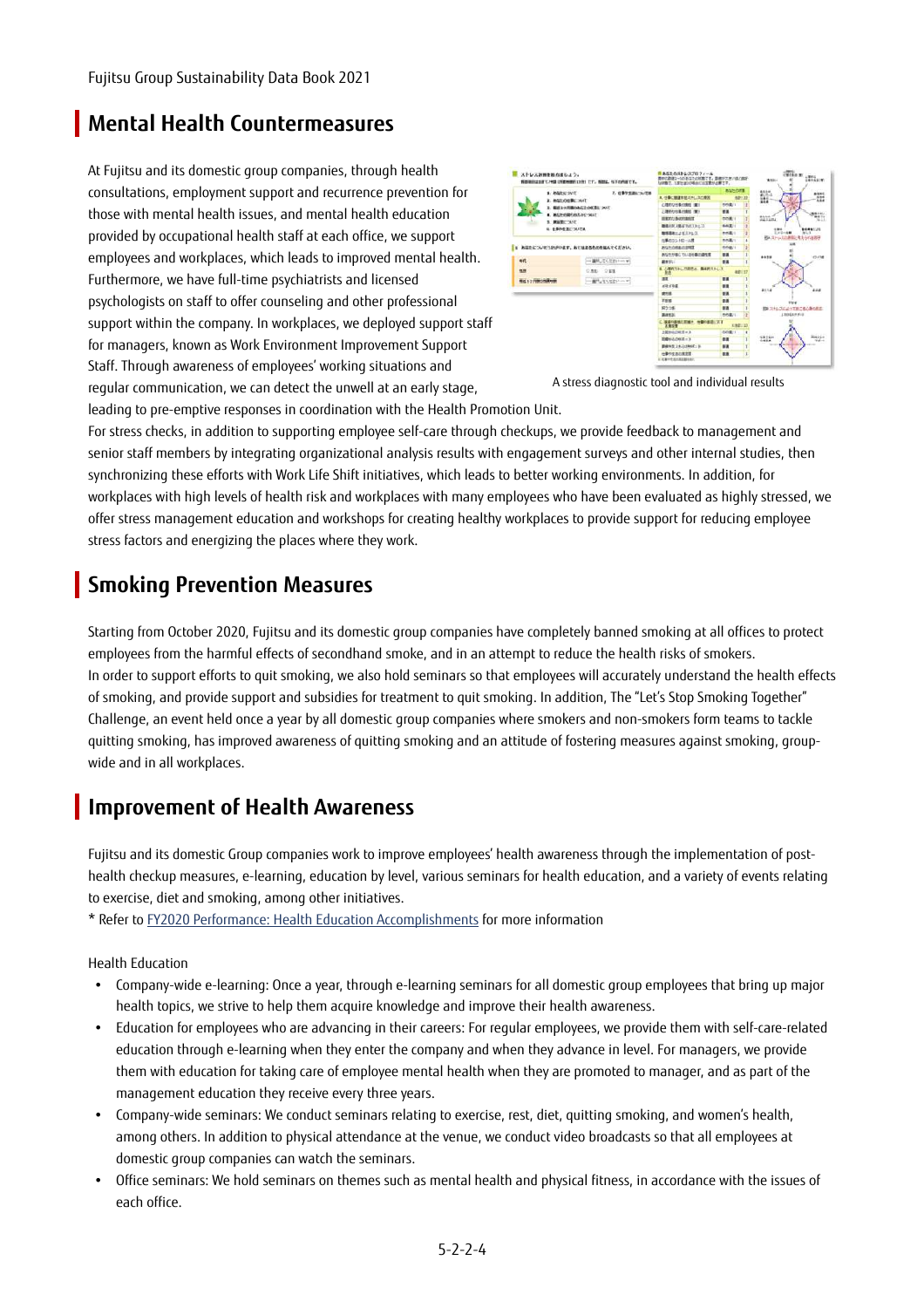#### Events

- A company-wide walking event, "Let's Walk Together"
- This event, held twice a year in spring and fall, has employees use smartphone apps and other tools in team/individual competitions based on their average steps over the course of one month. Incentives were awarded to teams and individuals, such as the employees with the highest average step count, teams who walked over 6,000 steps a day on average, and those teams and individuals who successfully walked over 8,000 steps every day. The same initiative, implemented as a Global Challenge, takes place around the world as well. Over 2,000 employees
- participate every year, centered around those in EMEIA (Europe, Middle East, India and Africa). A quitting smoking promotion event, "Let's Stop Smoking Together" Two to five non-smokers form a team with one smoker, who attempts to quit smoking over three months with the support of the team. Teams that successfully get their smoking member to quit are awarded incentives.
- A nutrition education event, "Let's Learn About Food Together" We have declared the 19th of every month to be Food Education Day. In addition to introducing healthy recipes using seasonal ingredients and information about health effects via email newsletters, we prepare special menu items using those ingredients at the employee cafeterias all over Japan, and work to improve employee awareness of what they eat.

## **Health Initiatives for Female Employees**

Fujitsu and its domestic Group companies are disseminating information through initiatives such as establishing an intranet portal site for female health, providing a consultation service dealing with health issues that are specific to women, as well as information about health based on the employee's stage in life, and holding various seminars.

By making this information available to all employees and not just those who are female, we are encouraging all employees to have accurate knowledge about female-specific health issues and have an interest in them, promoting the creation of better working environments for women, and supporting the empowerment of female employees.

In FY2020, Fujitsu's e-learning initiatives for Cancer Prevention and Support for Balancing Work and Treatment, which were targeted at all employees of domestic group companies, were selected for the Merit Award at the Women's Body Forum Awards 2020 by Think Pearl, an association which promotes female health education and preventative medicine.

- Gynecological examinations (cervical cancer and breast cancer examinations)
	- The Fujitsu Health Insurance Society conducts examinations for all female employees. Employees may choose to have their examination at the same time as the mandatory company health examination, or at their family doctor's office.
- Regularly held seminars
	- We hold various seminars in accordance with Pink Ribbon Day in October and Women's Health Week in March. We regularly hold seminars on a variety of topics, such as pregnancy and childbirth, cancer, lifestyle-related diseases, and menopause.
	- As a measure for diversity promotion and female career support, we conduct education on what to pay attention to from a health perspective, as part of seminars that are conducted for employees who have returned from childcare leave and department heads with employees who have childcare-related circumstances.
		- FY 2020 Pink Ribbon Day Event: "What You Should Know About Cancer (Cancer That Affects Women)" online seminar
		- FY 2020 Women's Health Week: "What People in Their 20s Should Know About Cancer That Affects Women and Menopause" online seminar, Lunchtime Pilates sessions conducted online
- Dissemination of information via intranet portal site for female health
	- We make regular updates on the portal site, ranging from information on various events to health guides by occupational health staff about women's health according to their stages in life. Videos of seminars held in the past are also available.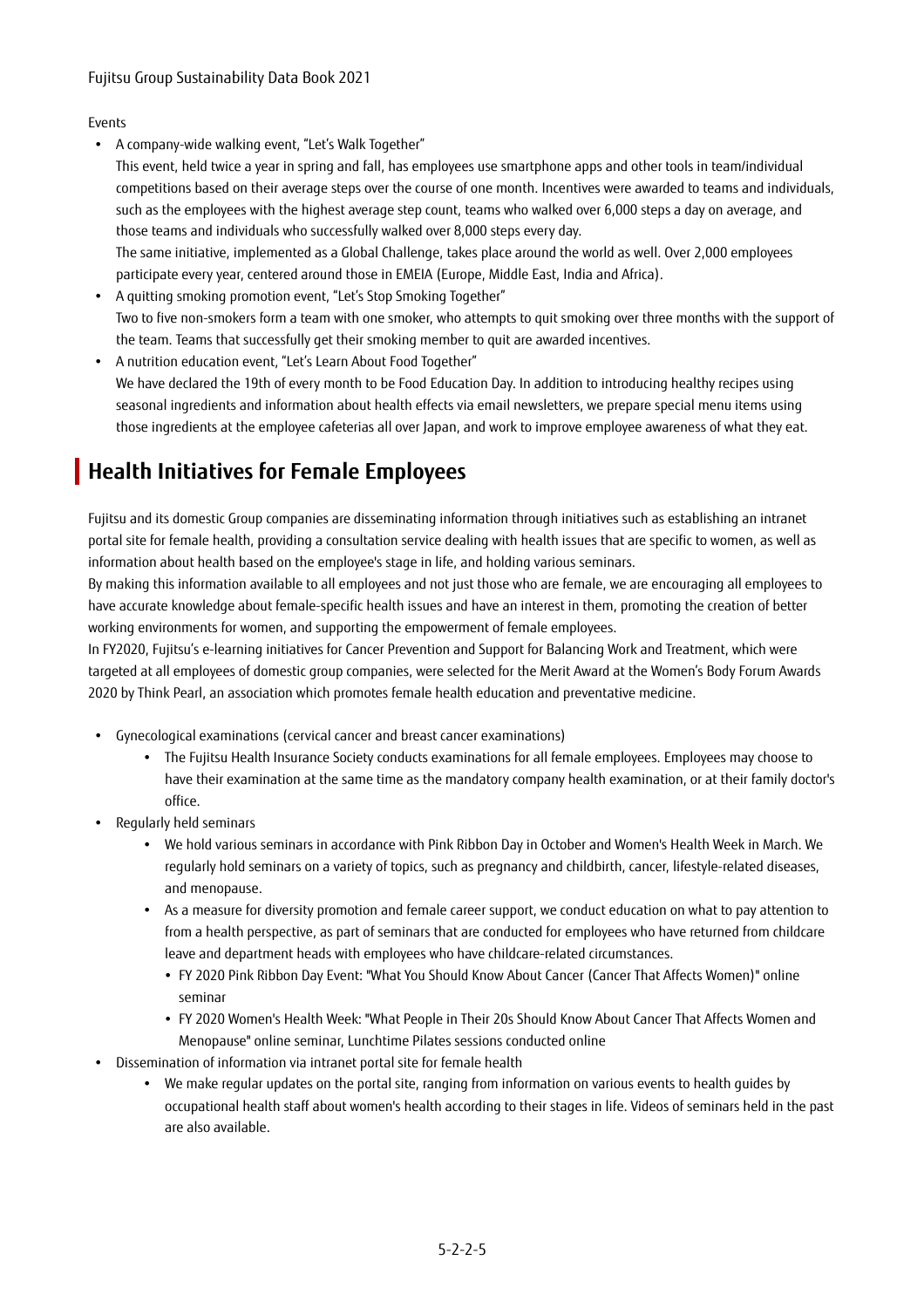### **Fujitsu Headache Project**

Since FY 2020, Fujitsu and its domestic group companies have been implementing the world's first corporate program for helping with headaches, in conjunction with the International Headache Society and the Japanese Headache Society. The results of a 2018 survey, conducted by Fujitsu, WHO, the International Headache Society and the Japanese Headache Society, showed that the prevalence of headaches is very high, and headaches have a significant impact on daily life and work productivity. Taking this into account, with e-learning seminars on correctly understanding and dealing with headaches as the starting point, we are helping employees with their headaches through various programs, such as video seminars, consultations about headaches with experts, and exercises to deal with headaches. In addition to attempting to improve QOL and boost work productivity, we are promoting understanding of headaches among employees, and creating a workplace where people suffering from headaches can work with peace of mind.

### **Support for Balancing Work with Medical Treatment**

The fundamental idea at Fujitsu and its domestic Group companies is that employees should undergo proper treatment, then return to work after recovery. We have established various leave systems and income support mechanisms so that employees can have peace of mind and devote themselves to medical treatment. We provide support from medical staff while an employee is on leave, so that they can make a smooth return to work. When they return, we conduct joint discussions with the occupational physician (occupational health staff), HR, the employee's department head, and the employee themselves, and review their post-return work duties and employment considerations.

In order to provide support for employee treatment while they are on leave and for their return to work, we offer a guidebook aimed at the employee and their supporting department head and family members. The guidebook, entitled "How to Spend Your Days While Undergoing Treatment," is a compilation of information to be aware of, including treatment objectives, how desired treatment should be, how to think about returning to work after recovering, and procedures for returning to the workplace.

### **Infectious Disease Countermeasures**

Fujitsu and its domestic Group companies actively engage in countermeasures to keep employees safe from various infectious diseases by establishing health consultation services and dispensing information, among other initiatives. As preventative measures against infectious diseases, we give seasonal influenza vaccinations at companies, in addition to giving vaccinations to employees stationed overseas which are recommended in each place they will be staying (at company expense). With regard to the issue of rubella, which has been growing in recent years, we are cooperating with local governments to conduct education and public awareness campaigns at offices.

## **Response to the Novel Coronavirus**

In response to the spread of the novel coronavirus, we have established a dedicated telephone hotline and email consultation service to respond to employees and their family members who have health concerns. We provide instructions to put them at ease, and so they can take appropriate action and seek medical care. In addition, the Fujitsu Clinic (Kawasaki City, Kanagawa Prefecture) is dealing with people who are worried about infection, in conjunction with health care centers and regional specialist medical institutions.

We also offer information about matters such as the novel coronavirus and how to work comfortably from home (with regard to exercise, diet, smoking, mental health, and work environment), which are important for the physical and mental health of employees and their families, on our internal company website.

With regard to work style, we are thoroughly engaged in remote work to prevent the spread of the novel coronavirus, and we have changed face-to-face meetings to Skype meetings or conference calls. To exercise consideration for employees who have had issues from a physical and mental health perspective due to the increase in remote work, and to respond to the needs of employees who are having difficulty working due to the closure of places like schools, day care centers and kindergartens, and nursing care facilities, we have newly established the following special leave as a temporary measure.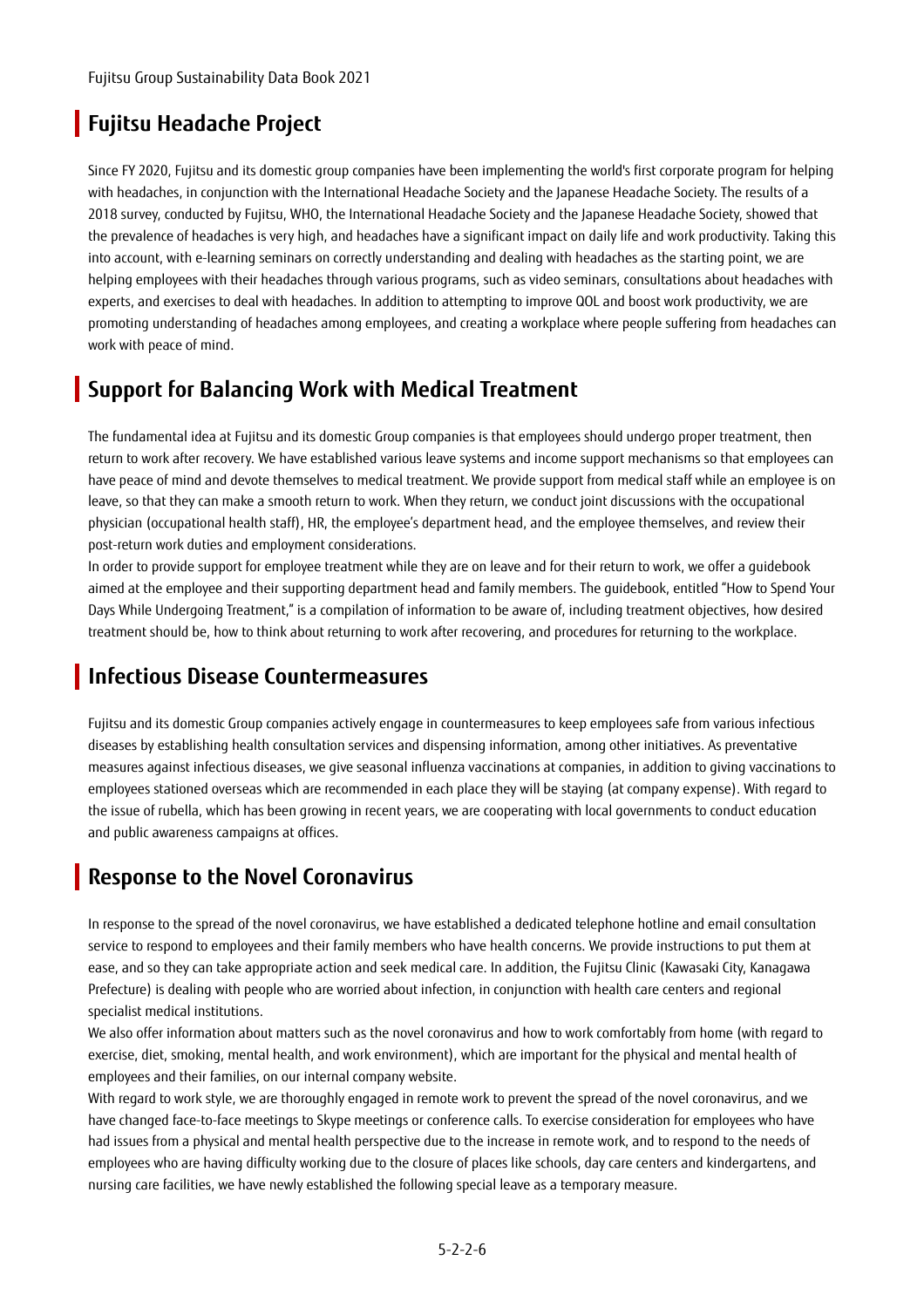- 1. Special leave\*: All employees receive 10 days of special leave (100% fully paid), which is separate from their annual and accumulated leave
- 2. Family support leave\*: Employees who are having difficulty working due to their need to support children who are elementary school age or younger, or family members who require long-term care, will receive family support leave (at 80% of their wages) in addition to special leave

\* In the case of Fujitsu Limited

## **Assessments from Outside the Company**

### **Named as a 2021 Health and Productivity Stock Selection, and Certified as One of the 2021 White 500 Health and Productivity Enterprises**

As a company which considers the health management of employees from a management perspective and tackles strategic initiatives to deal with it, Fujitsu was selected as a 2021 Health and Productivity Stock Selection by the Ministry of Economy, Trade and Industry and the Tokyo Stock Exchange for the first time, and certified as one of the top 500 enterprises (the White 500) by the Ministry of Economy, Trade and Industry and the Nippon Kenko Kaigi, marking its fifth consecutive certification. Up until now, we have continuously worked on measures for maintaining and improving the health of our employees and their families, such as establishing robust systems with medical professionals at our offices nationwide, providing health guidance for lifestyle-related diseases, and setting up mental health and smoking prevention programs, and these awards are recognition of our results.

In addition, in order to promote health management across the entire group, Representative Director Takahiro Tokita serves as Chief Health Officer (CHO) and disseminates messages to all employees in Japan and overseas. We are also working to have senior management directly discuss the importance of health management and its impact on the company's sustainable growth and business performance by using data-driven health information, together with occupational health staff, so that management personnel will gain a more realistic understanding of health issues.

Among domestic Fujitsu Group companies, one domestic group company was certified in the White 500 (top 500 enterprises), 14 companies were certified in the large-scale enterprise, and four companies were certified in the small to medium-scale enterprise category.

\*Company names are as of the time of certification (as of March 4, 2021).

- Large-scale enterprise (White 500): Fujitsu Communication Services
- Large-scale enterprise category: Fujitsu Advanced Engineering, Fujitsu FSAS, Fujitsu Kyushu Systems, Fujitsu Connected Technologies, Fujitsu Japan, Shimane Fujitsu, Shinko Electric Industries, Fujitsu Software Technologies, Fujitsu Social Science Laboratory, Fujitsu Network Solutions, PFU, Fujitsu Frontech, Fujitsu Learning Media, Fujitsu YFC
- Small to medium-scale enterprise category: Fujitsu Isotec, Fujitsu FSAS Kansai Customer Service, Fujitsu Banking Solutions, Best Life Promotion

### **Received Outstanding Corporation Award for Promoting Cancer Countermeasures in March 2021**

Fujitsu received an "outstanding corporation award in 2020" from the Cancer Countermeasures Corporate Action Project, which is conducted by the Ministry of Health, Labour and Welfare.

[ Previous Awards ]

- March 2020: Received Cancer Countermeasures Partner Award (Information Provision Category), awarded to companies that promote cancer countermeasures
- October 2021: Nominated for the Grand Prize at the Women's Body Forum Awards 2020 and received Merit Award



Health and productivity ホワイト500

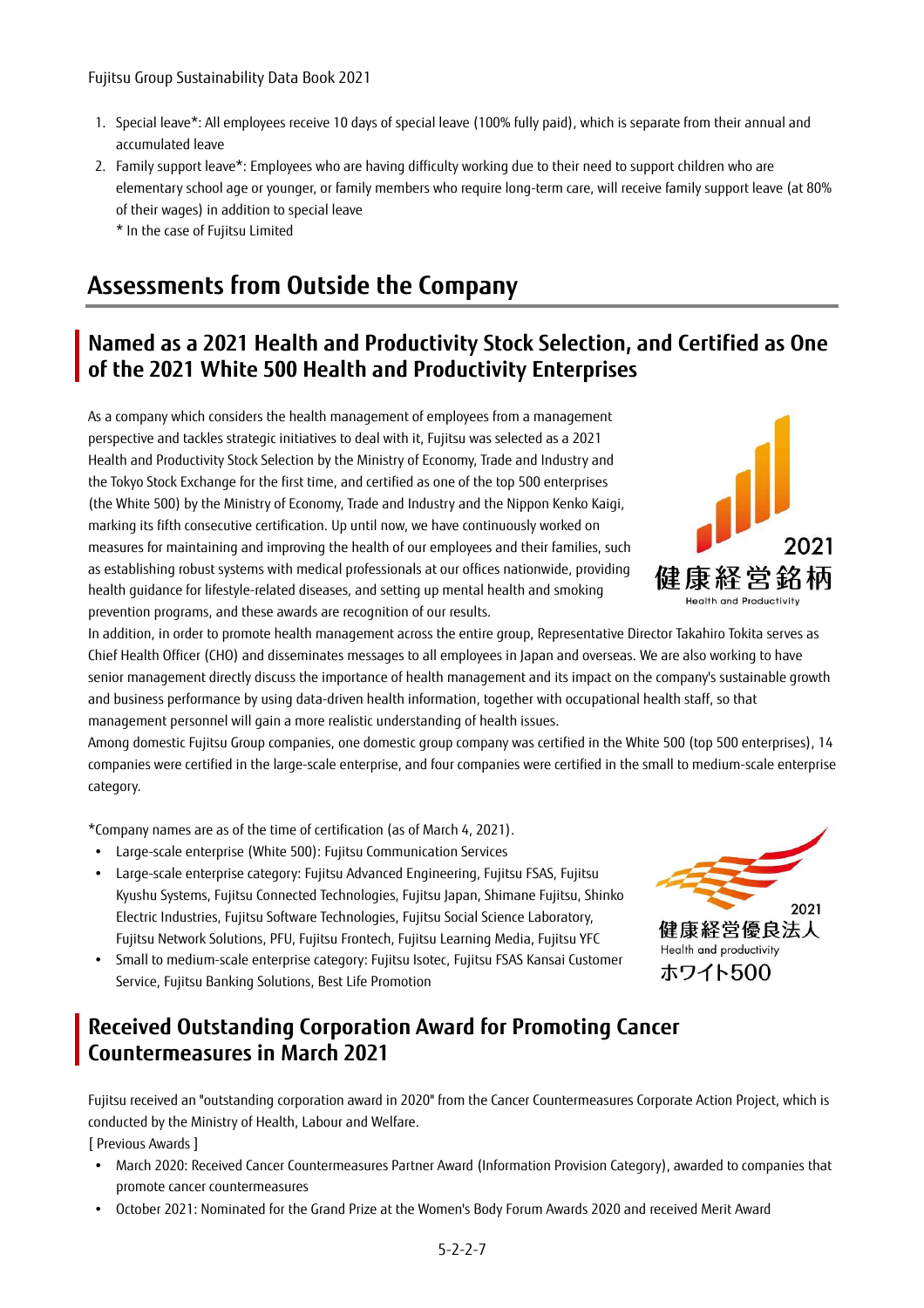## **Social Contribution Initiatives**

Fujitsu contributes to better physical fitness and increased productivity for all of society, by offering and presenting things such as health management and practical cases of health and productivity management in various forms, as well as research results, to places outside the company. In addition, we accept occupational physicians, medical students, nursing students and others for training within the company, and contribute to the human resources development of occupational health staff. Refer t[o FY2020 Performance:](https://www.fujitsu.com/global/about/csr/employees/health/#social) Social Contribution Initiatives for more information.

## **FY2020 Performance**

### **Percentage of Employees with Health Concerns**

Target: Full-time employees of Fujitsu Ltd. at the end of the fiscal year Percentage of regular exercisers: Those who said they exercise regularly when they underwent health checkups

- Body fat: Neutral fats of 150mg/dl or higher and HDL cholesterol below 40 mg/dl
- Obesity: BMI of 25 or higher
- Blood pressure: Systolic blood pressure of 130mmHg or higher and diastolic blood pressure of 85mmHg or higher
- Percentage of smokers: Those who said that they smoke when they underwent health checkups
- Blood sugar level: People with a blood sugar level over 110mg/dl or an Hba1c level over 6.0% who are receiving treatment for that particular item
- Rate of metabolic syndrome: Based on the definition by the Japanese Society of Internal Medicine and diagnostic criteria



#### **Percentage of Employees Who Took a Long-Term Leave of Absence or Medical Leave**

Target: Full-time employees of Fujitsu Ltd. at the end of the fiscal year

Percentage of people who had taken a leave of absence or taken medical leave for a continuous period in excess of one month by the end of the fiscal year

Ratio of long-term absence due to illness/ Leave of absence due to illness

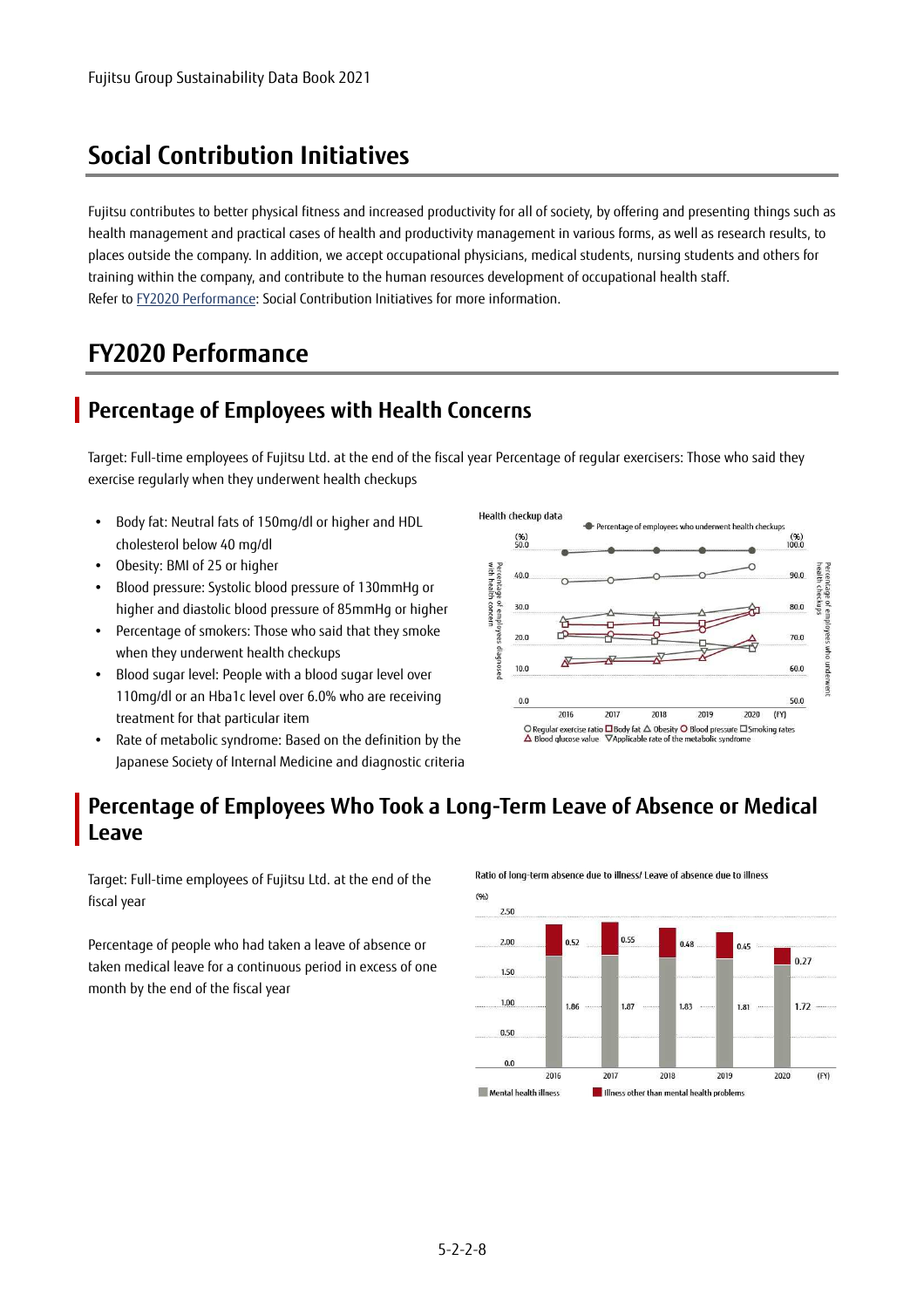## **Health Education Accomplishments (Fujitsu)**

- Company-wide e-learning:
	- Theme: Accurate Information About Headaches and How to Deal with Them
		- Basic knowledge about headaches, their impact on daily life and work, and how to deal with them (such as prevention, treatment, amelioration). For all employees/Number of participants: 29,566
		- Support for people with headaches. For managers/Number of participants: 6,565
- Education by level:
	- Health education when joining Fujitsu (e-learning), 814 employees who took the e-learning seminar (Number of employees joining the company in FY2020)
- Elective education:
	- Self-care training (e-learning) after undergoing a stress check, 3,000 employees who took the e-learning seminar
- Company-wide seminars:
	- October 2020: "What You Should Know about Cancer: Behavioral Studies for Reducing Risk (Cancer That Affects Women)" Associate Professor Keiichi Nakagawa (Tokyo University), streamed online to 633 employees
	- October 2020: "COVID-19 Up to This Point, The Current Situation and Countermeasures, As Well as Preventing Influenza" Professor Kazutoshi Nakashima (Daito Bunka University), streamed online to 671 employees
	- March 2021: "What People in Their 20s Should Know About Cancer That Affects Women and Menopause" Dr. Mihyon Song (Marunouchi no Mori Ladies Clinic), streamed online to 574 employees

### **Events**

- **A company-wide walking event, "Let's Walk Together"**  Spring 2019: 3,456 teams and 19,463 participants, with a participation rate of 19.3% Fall 2019: 4,094 teams and 25,018 participants, with a participation rate of 25.1%
- Fall 2020: 3,866 teams and 22,463 participants, with a participation rate of 22.8% **A quitting smoking promotion event, "Let's Stop Smoking Together"**  2018 participants: 430 teams (430 smokers, 1,060 supporters) and 300 successful quitters (69.8%) 2019 participants: 249 teams (249 smokers, 599 supporters) and 201 successful quitters(80.7%)

#### 2020 participants: 193 teams (193 smokers, 441 supporters) and 141 successful quitters (73.1%)

## **Social Contribution Initiatives**

**Providing e-learning materials on cancer to external parties** 

The materials used in the Cancer Prevention and Support for Balancing Work and Treatment e-learning seminar, which Fujitsu and its domestic Group companies conducted for employees in FY2019, were made public via the Cancer Countermeasure Corporate Action Project (a Ministry of Health, Labour and Welfare project), and the same group currently provides this service to partner companies and organizations.

#### **Collaborative Development with IHS-GPAC on a Program to Remedy Migraines**

Fujitsu is engaged in collaborative research with IHS-GPAC (International Headache Society – Global Patient Advocacy Coalition) to improve employees' quality of life and improve company productivity by (1) increasing disease awareness about migraines among employees, and (2) working to develop an in-house program to remedy migraines, the first of its kind in the world, which includes understanding the realities of disruption and loss due to workplace migraines and the promotion of projects to counteract them. There are plans for the program developed and tested by Fujitsu to be made publicly available through the International Headache Society and other organizations.

- **Articles, Conference Presentations, External Presentations, Magazine Publications** 
	- **Conference Presentations** 
		- 93rd Annual Meeting of Japan Society for Occupational Health (three oral presentation, one poster presentations)
		- 30th Annual Meeting of Japan Society for Occupational Health, National Council (one poster presentations)
		- 9th International Conference of Global Network of Public Health Nursing (one oral presentation (workshop))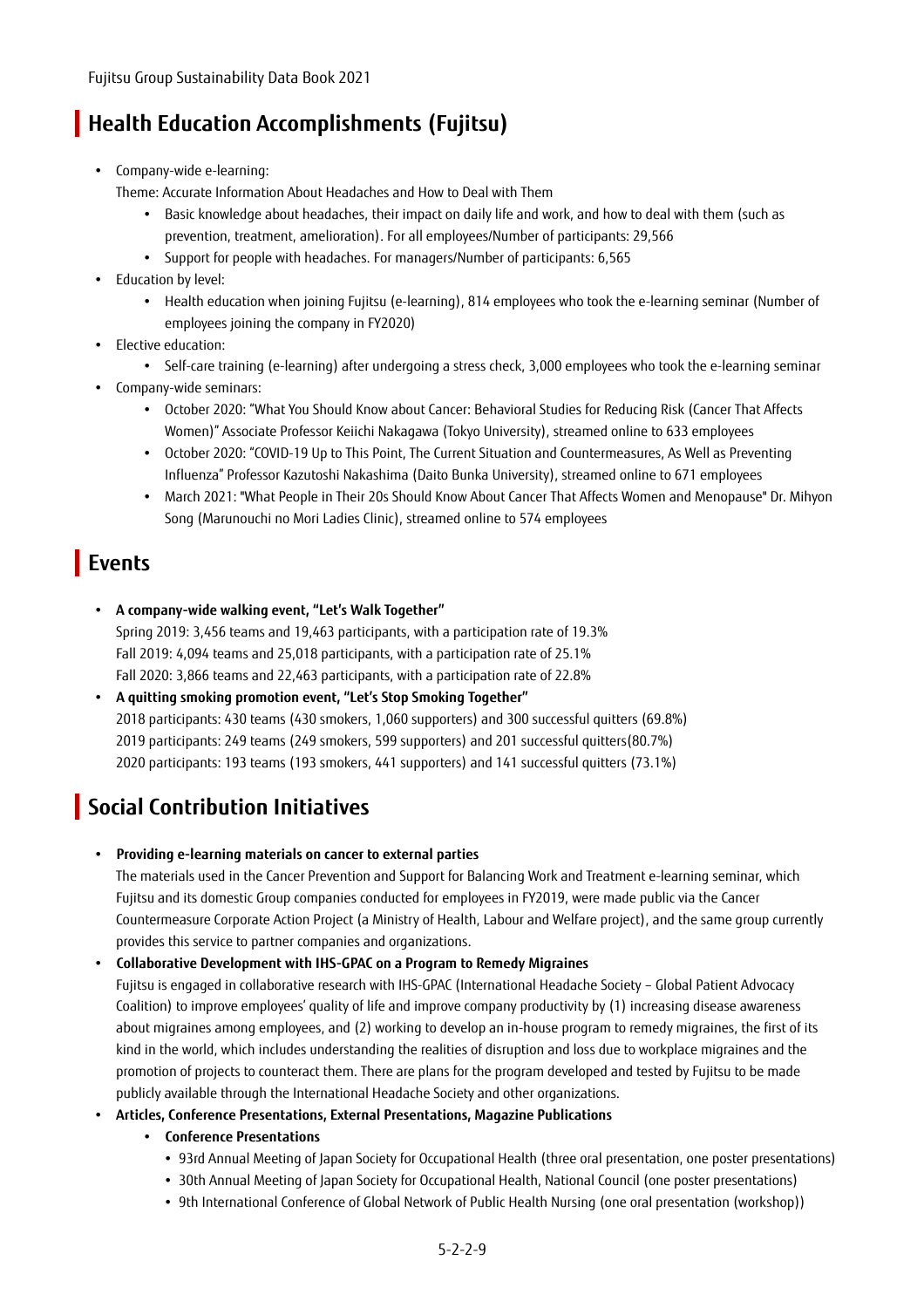#### **Magazine Publications**

- Q&A on Human Resources and Labor Practices, May 2020 Issue: Fujitsu Health Promotion Unit "Educating 70,000 Group Employees About Cancer: Early-Stage Detection and Treatment Through Prevention and Checkups"
- Industrial Safety and Health, May 2020 Issue: Fujitsu Health Promotion Unit "Cancer Education is One Aspect of Supporting Employees' Work-Life Balance"
- Occupational Health and Safety PR, July 2020 Issue: Fujitsu Health Promotion Unit "Establishing Workplace Development Support Staff to Back Up Busy Managers"
- Safety Staff, August 2020 Issue: Fujitsu Health Promotion Unit "Educating 70,000 Employees About Cancer via e-Learning"
- Beyond Health Special Edition, September 2020 "The Cancer Screening Revolution: Towards Making Healthy, Happy 100-Year Lives a Reality"
- Occupational Mental Health 2021, Vol. 29, No. 2 "Countermeasures and Collaboration with Regard to Overwork and Interviewing Highly Stressed Individuals from the Perspective of Occupational Health Nurses"
- Health Development, Vol. 25, No. 3, March 2021 "Telework and Occupational Health Activities: Current Status and Issues - Actual Cases from Companies"
- Occupational Health and Nursing, Spring 2021 Special Edition "All About Preventing, Responding to and Providing Support for Mental Health Issues in the Workplace"
- Health Management, October 2021 Issue "Relay of Articles from Occupational Health Nurses: Documents and Records of Occupational Health Nurses"
- **Participation in Review Committees, etc.** 
	- Member of the Ministry of Health, Labour and Welfare Review Committee for Revising Guidelines on the Maintenance and Promotion of Workers' Health at Business Sites
- **Acceptance of Occupational Physicians, Medical Students and Nursing Students for Training and Internships** 
	- Kanagawa Prefecture Medical Association, occupational medicine section, training sessions (30 people)
	- Community medical intern training (one hospital, six people)
	- Early medical school trial internships (one school, four people)
	- Medical school field training for occupational physicians (three schools, 118 people)
	- Community nursing practicum and internships through nursing schools, integrated nurse internships (seven schools, 67 people)
	- Training lectures at schools of nursing (four schools, 285 people)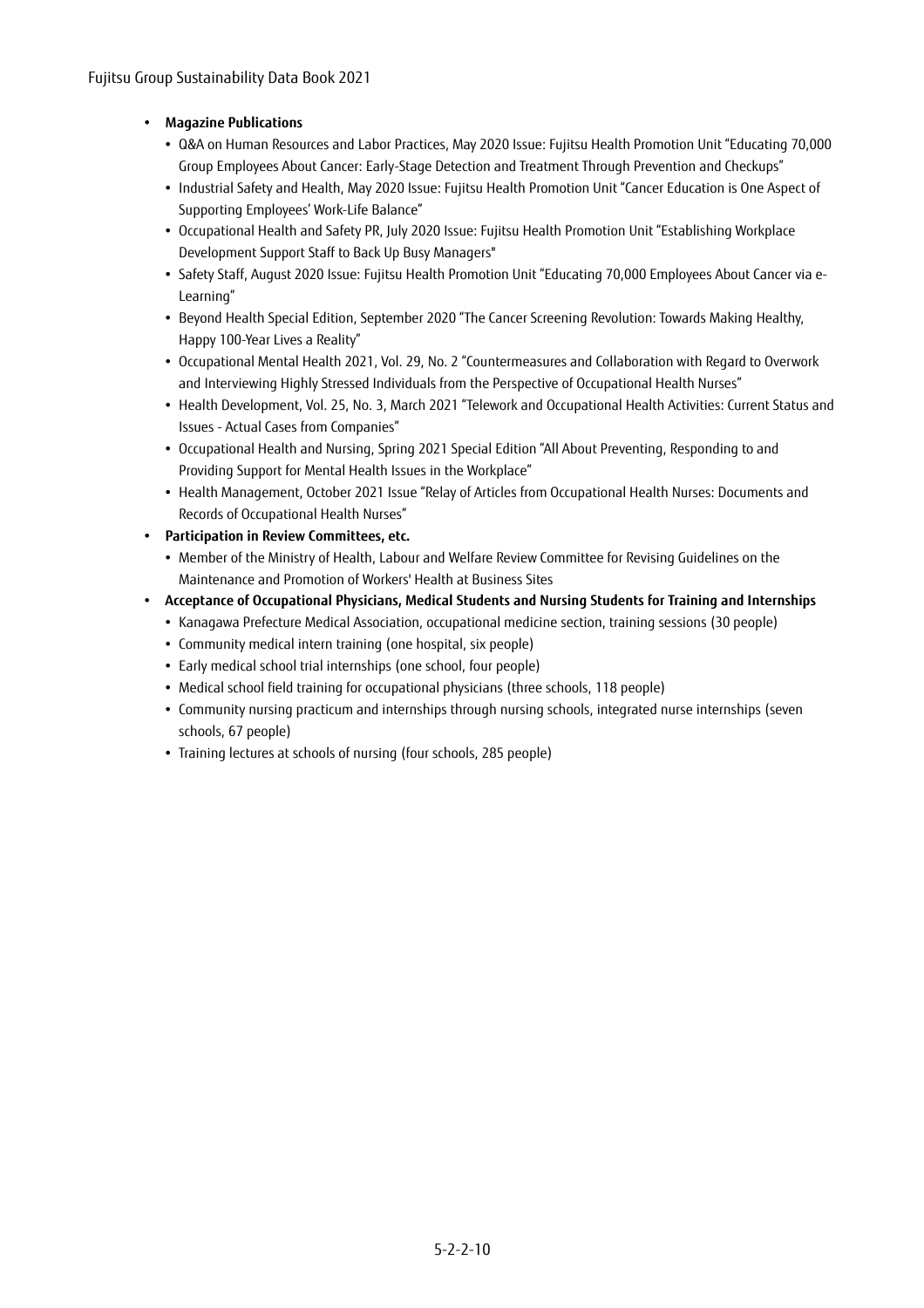# **Human Resources Development and Career Design**

## **Goals**

#### **WHAT FUJITSU ASPIRES TO BE**

The Fujitsu Group aims to enrich and continuously improve our positive health culture where our employees can work to their full potential, both in mind and body.

We value the importance of our people, and will strive to enable them to succeed in their own personal development and growth.

#### **GOALS FOR FY2022**

Enabling success in personal development and growth

KPI: Fujitsu Group aims to achieve at least 70% in affirmative answers to Engagement Survey questions about "opportunities for personal growth and self-realization"

## **Policy**

Fujitsu significantly revised its policies on human resource development starting in FY 2020, and made a shift in direction. Instead of providing employee training that is the same across the board, the company will support the learning and growth of each individual employee. We aim to become a company which provides support for diverse personnel with their own passions, so they can take on challenges, experience personal growth, and realize their career goals, and we will endeavor to create an organizational culture which encourages those efforts. As a company, we are expanding opportunities for employees to learn and make career choices, establishing systems and mechanisms which make use of those opportunities, and systematically supporting the growth of each employee, including management, in accordance with their individual characteristics.

## **Structure**

Fujitsu plans and develops personnel development measures in an agile manner, based on business needs and employee feedback, in order to realize our business strategy. The Engagement & Growth Division, which is in charge of human resources development for the entire company, is responsible for company-wide HR development policies. With regard to divisional strategies and business needs, the Human Resources Development division in each business unit serves as lead reviewer, clarifying the types of human resources and skills which need to be enhanced, and promoting plans for development measures. As an initiative to reflect employee feedback, engagement surveys are conducted twice a year globally, and the results of each organizational unit are disclosed internally so that each organization can take action for improvement. In addition, we regularly conduct pulse surveys and questionnaires to get simple feedback more frequently. We analyze this data, clarify and implement key measures, and then revise them based on feedback.

In addition, we have formed a global human resources development community to plan and develop global actions based on the results of the engagement surveys, and by sharing regional actions, we are working to enhance the expertise of departments which conduct training and strengthen support for employees. Fujitsu Learning Media Limited, a Group company which offers personnel development services, is responsible for conducting training.

## **Human Resources Development Framework**

Fujitsu and its domestic Group companies have abolished the uniform mandatory training that was previously provided for each job level. Instead, we offer employees the opportunity to select the training that best suits their characteristics and the job they are aiming for, in order to assist each diverse employee with their education and personal growth in accordance with their own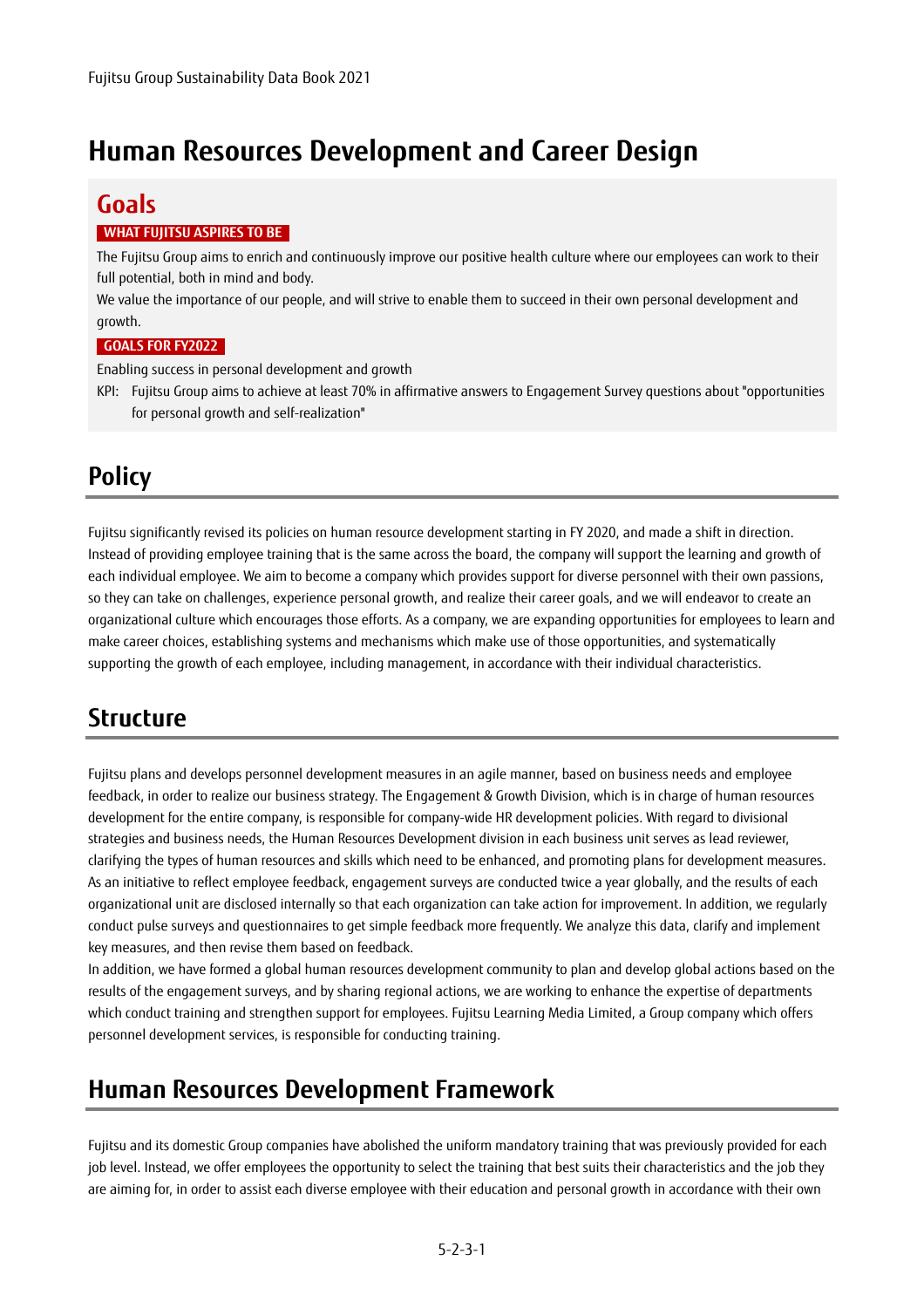#### Fujitsu Group Sustainability Data Book 2021

career aspirations and strengths. However, we do ask employees to take the prescribed courses in the Career Ownership Program, which forms the basis for autonomous learning and growth, and in the knowledge and perspectives that are important for a Fujitsu person.



#### Human Resources Development Framework

### **Career Design Support**

Fujitsu fosters a culture that systematically supports the autonomous career development of each employee. We are enhancing the Career Ownership Program for each generation, as an opportunity for employees to periodically look back and reevaluate the career they are pursuing. We have also greatly expanded our internal posting system, and by making open positions available to the entire Group, all Fujitsu Group employees are able to apply for and attempt to take on those positions. In this way, employees can autonomously think about the career plans they want to achieve and aim for transfers and promotions of their own choosing. Through one-on-one dialogue, supervisors provide specific advice and support to their subordinates, based on their career aspirations and characteristics. Through these efforts, we aim to increase the mobility and diversity of our human resources, and ensure that the right people are in the right places.

# **Fostering an Organizational Culture of Learning and Mutual Improvement**

On our learning platform, which is available to employees of Fujitsu and domestic group companies, we offer a wide variety of internal and external information and seminars, and provide learning support for each of our diverse employees. We also offer online sessions about organizational management and human resources management knowledge to ensure psychological safety and increase engagement as an organization, and to systematically build situations where employees can face their work and personal growth with a positive attitude. In addition, we provide chances for employees to learn from highly specialized employees on a global scale, and the opportunities for employees to learn from one another and mutually improve across organizations and countries are expanding.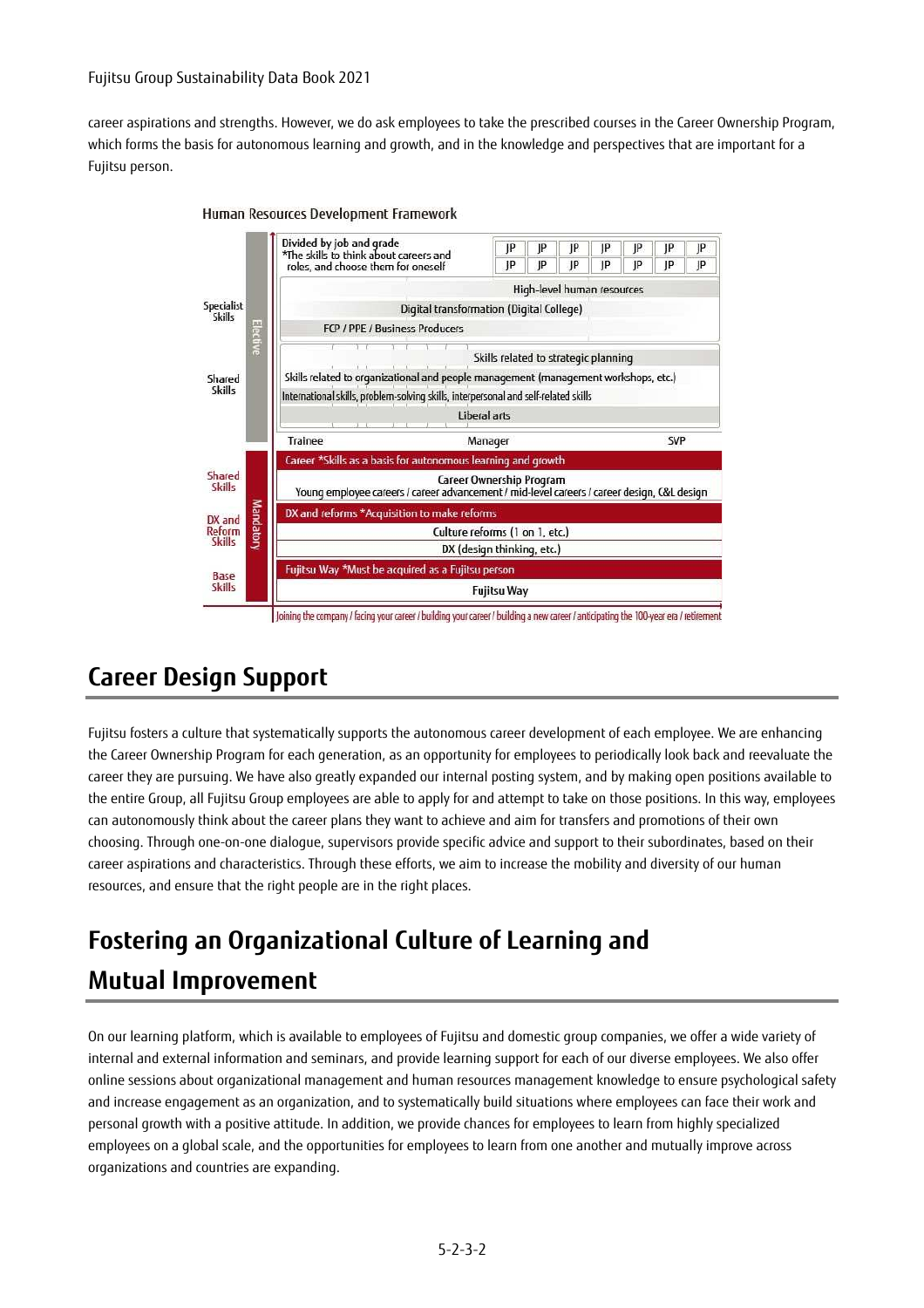## **Developing Business Leaders**

From the perspective of employees' medium- to long-term growth, Fujitsu has a structure for young to middle-class employees with high potential that allows them to demonstrate their own leadership and aim for further growth. In particular, in order to cultivate leaders capable of creating innovation, we carry out practical programs which draw future scenarios, involve diverse human resources, and enhance their ability to envision new business models and ecosystems. In addition, the Global Knowledge Institute (GKI), our flagship institute for training the next generation of business leaders, has produced more than 400 graduates in Japan and overseas since its establishment in 2000, including our current President, Mr. Tokita, and continues to produce management leaders who are active on the global stage.



GKI President Sessions

# **Developing Digital Talent**

In order to implement reforms for turning Fujitsu into a digital transformation (DX) company, we are strengthening our support for all employees of Fujitsu and domestic group companies to acquire knowledge and skills related to DX and the latest technologies. We have developed DX human resources development systems to serve as guidelines for all employees, and we offer numerous courses on DX literacy, technology, and industry business knowledge for each role in order to help employees acquire the DX skills they need most for their jobs. We place an emphasis on speedy business impact. Not only do



we work with the Human Resources Development Unit, we also work with people in the field to identify development skills and develop courses so that employees can acquire skills which can be applied and reflected in business operations the same day they are acquired. Specifically, we defined the elements (DX literacy) which are necessary for DX personnel as "having a design mindset," "having an agile mind," and "being data-driven." We created a program for all employees to acquire these practical attitudes, which is being taken by employees from the management level. The executives who have gone through the program themselves will deploy the program in their own divisions, and we are moving forward with transforming the entire company into one that behaves as a DX company.

## **Developing Professional Human Resources**

Based on globally shared standards, Fujitsu recognizes highly skilled engineers who have made major business contributions and are playing active roles as faces of Fujitsu, and awards them the title of "Fujitsu Distinguished Engineer." Through collaborations which go beyond the national and organizational frameworks of their fellow engineers, Fujitsu Distinguished Engineers engage in mutual improvement and problem-solving for difficult technical challenges, contribute to Fujitsu's business strategy and the creation of customer value, and disseminate their outstanding engineering abilities internally and externally. By doing this, we are improving Fujitsu's presence, increasing engagement and retention of our engineers, and attracting the best technical talent from the market.